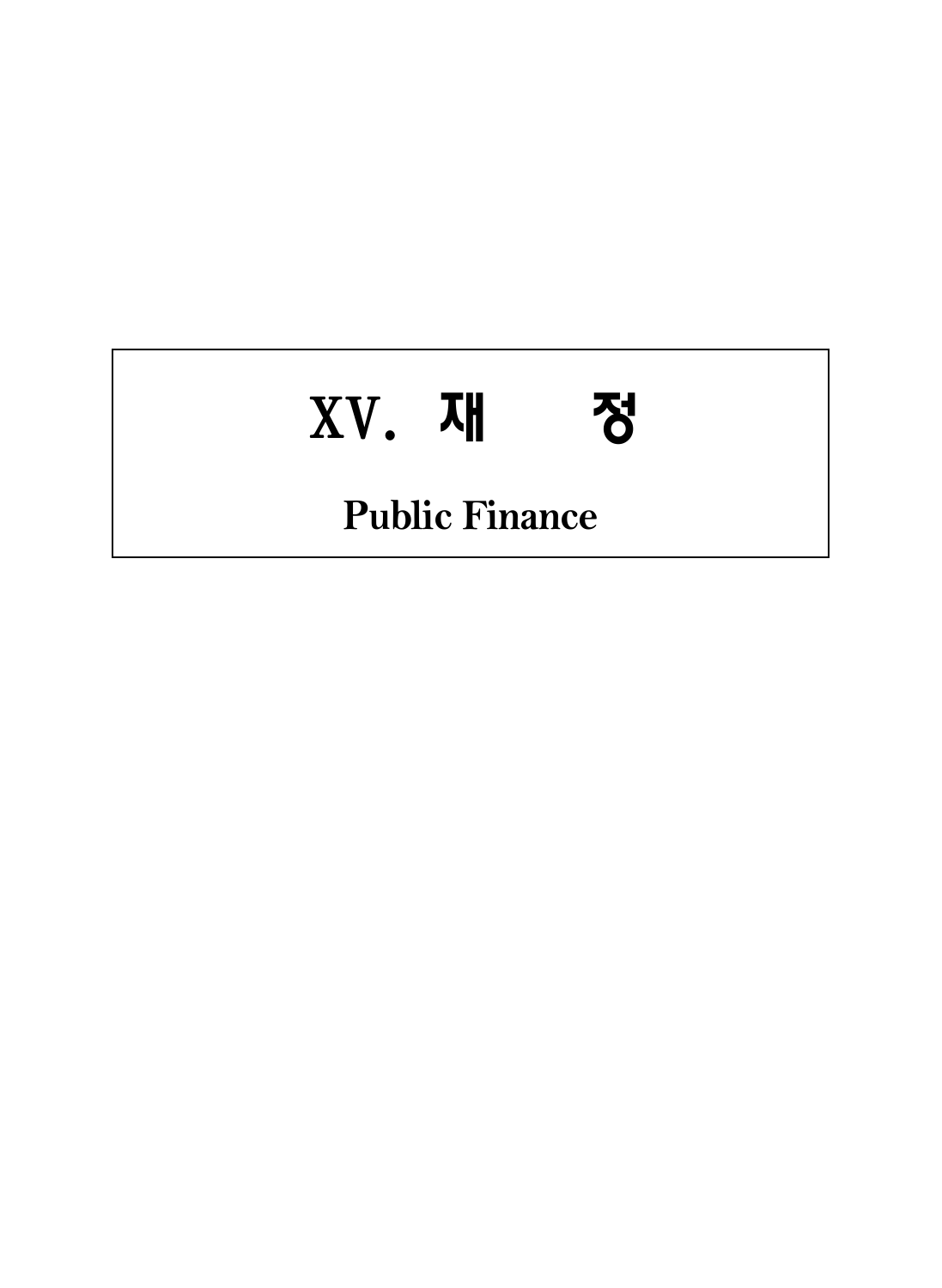#### **1. 지 방 세 부 담**

#### **Local Tax Burden**

단위 : 천원 Unit : 1,000 won 연 별 지방세 ┃ 인구(외국인제외) ┃ 1인당 부담액 ┃ │ 세대 ┃ │ │ 세대당 Population | Tax burden | (외국인세대 제외) | 부담액 Local taxes | (Excluding<br>foreigners) foreigners) Per capita Households (Excluding Tax burden per foreign households) household 2004 32,432,760 62,336 428 24,743 1,077 2005 33,463,659 62,004 539 25,069 1,334 2006 39,641,984 61,546 644 25,338 1,565 2007 46,805,951 60,742 771 25,643 1,825 2008 68,544,539 60,106 1,140 25,957 2,641 2009 68,410,695 59,837 1,143 25,337 2,700 본 청 16,784,236  $\overline{a}$ - - - 영암읍 3,622,614 9,526 - 3,834 - 삼호읍 39,594,786 21,057 - 5,116 - 덕진면 564,965 2,091 - 3,466 - 금정면 779,974 2,315 - 1,063 - 신북면 1,571,072 4,629 - 1,163 - 시종면 998,142 4,745 - 2,238 - 도포면 821,111 2,776 - 2,411 - 군서면 1,316,451 3,894  $\overline{a}$ 1,392 - 서호면 558,044 2,311 - 1,847 - 학산면 972,722 3,685 - 1,108 - 미암면 826,578 2,808  $\overline{a}$ 1,699 -

자료 : 재무과

 주 : 1) 간접세는 마권세, 담배소비세, 도축세, 주행세(2000년 신설)를 말함. 도세포함.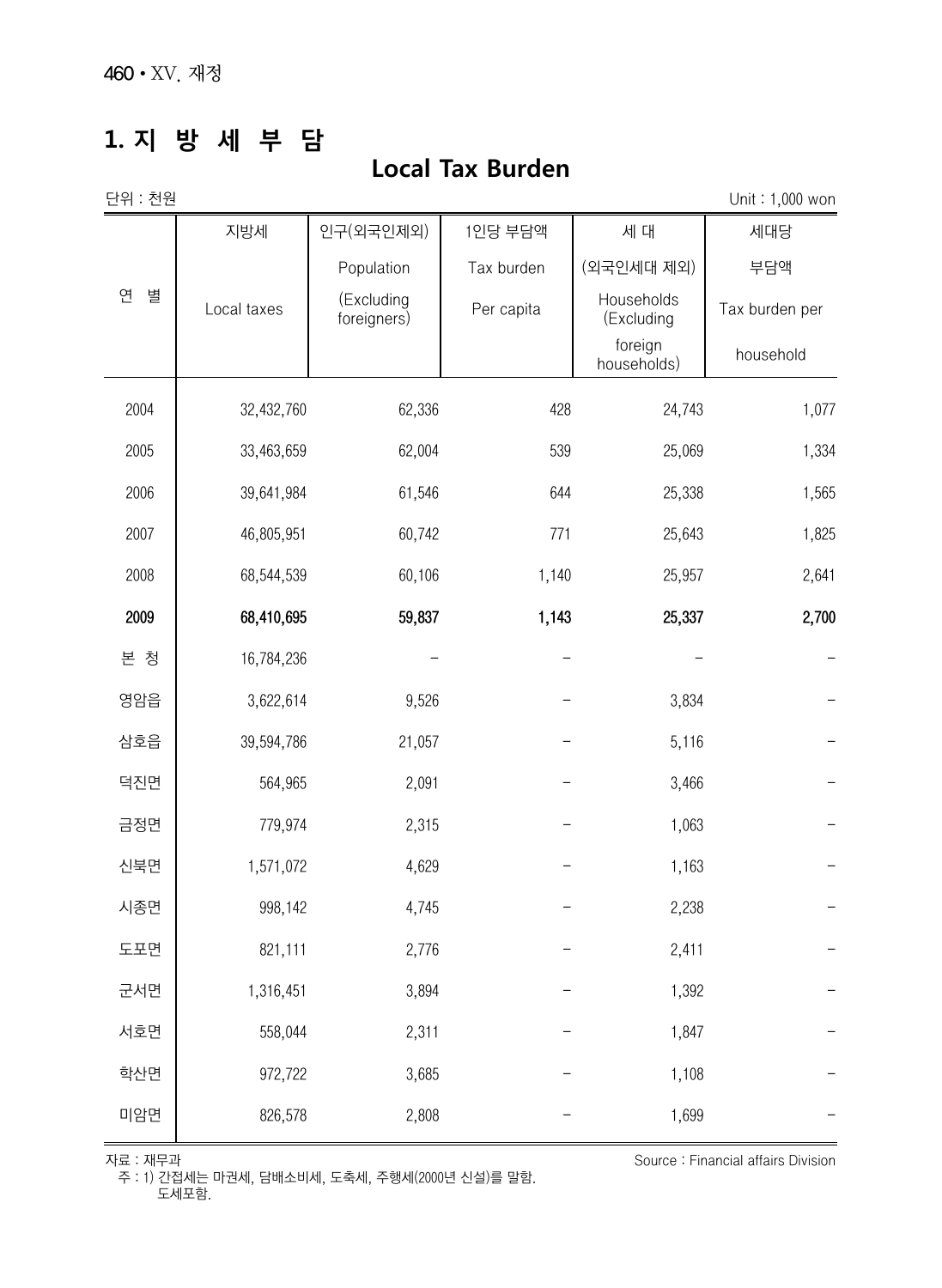# **2. 지 방 세 징 수(2-1)**

단위 : 천원

|        |              |            |            | 보통세 Normal Tax |                |
|--------|--------------|------------|------------|----------------|----------------|
|        | 계            | 도 세        | 군세         | 도 세            | Province Taxes |
| 연<br>별 |              |            |            | 취득세            | 등록세            |
|        | Total        | Province   | Gun Taxes  | Acquisition    | Registration   |
|        |              | Taxes      |            | Tax            | Tax            |
| 2004   | 32,432,760   | 14,690,137 | 17,742,623 | 5,586,352      | 4,833,129      |
| 2005   | 33,463,659   | 16,068,447 | 17,395,212 | 6,752,890      | 5,043,902      |
| 2006   | 39,641,984   | 18,525,033 | 21,116,951 | 5,316,963      | 7,765,335      |
| 2007   | 46, 161, 399 | 19,715,864 | 26,445,535 | 5,855,631      | 7,532,075      |
| 2008   | 68,133,364   | 25,933,519 | 42,199,845 | 8,889,696      | 10,064,627     |
| 2009   | 68,410,695   | 18,371,318 | 50,039,377 | 5,570,229      | 6,108,561      |
| 본 청    | 16,784,236   | 2,944,153  | 13,840,083 | 5,971          | 12,637         |
| 영암읍    | 3,622,614    | 1,604,344  | 2,018,270  | 622,846        | 640,805        |
| 삼호읍    | 39,594,786   | 8,818,513  | 30,776,273 | 2,989,097      | 3,401,857      |
| 덕진면    | 564,965      | 299,887    | 265,078    | 110,527        | 117,298        |
| 금정면    | 779,974      | 345,823    | 434,151    | 121,990        | 126,448        |
| 신북면    | 1,571,072    | 976,578    | 594,494    | 380,655        | 404,304        |
| 시종면    | 998,142      | 603,602    | 394,540    | 229,008        | 253,576        |
| 도포면    | 821,111      | 546,058    | 275,053    | 228,713        | 222,414        |
| 군서면    | 1,316,451    | 825,110    | 491,341    | 335,884        | 334,609        |
| 서호면    | 558,044      | 285,096    | 272,948    | 117,046        | 110,537        |
| 학산면    | 972,722      | 568,283    | 404,439    | 186,855        | 264,653        |
| 미암면    | 826,578      | 553,871    | 272,707    | 241,637        | 219,423        |

자료 : 재무과

종합토지세 폐지로 2005년은 전년도 이월금임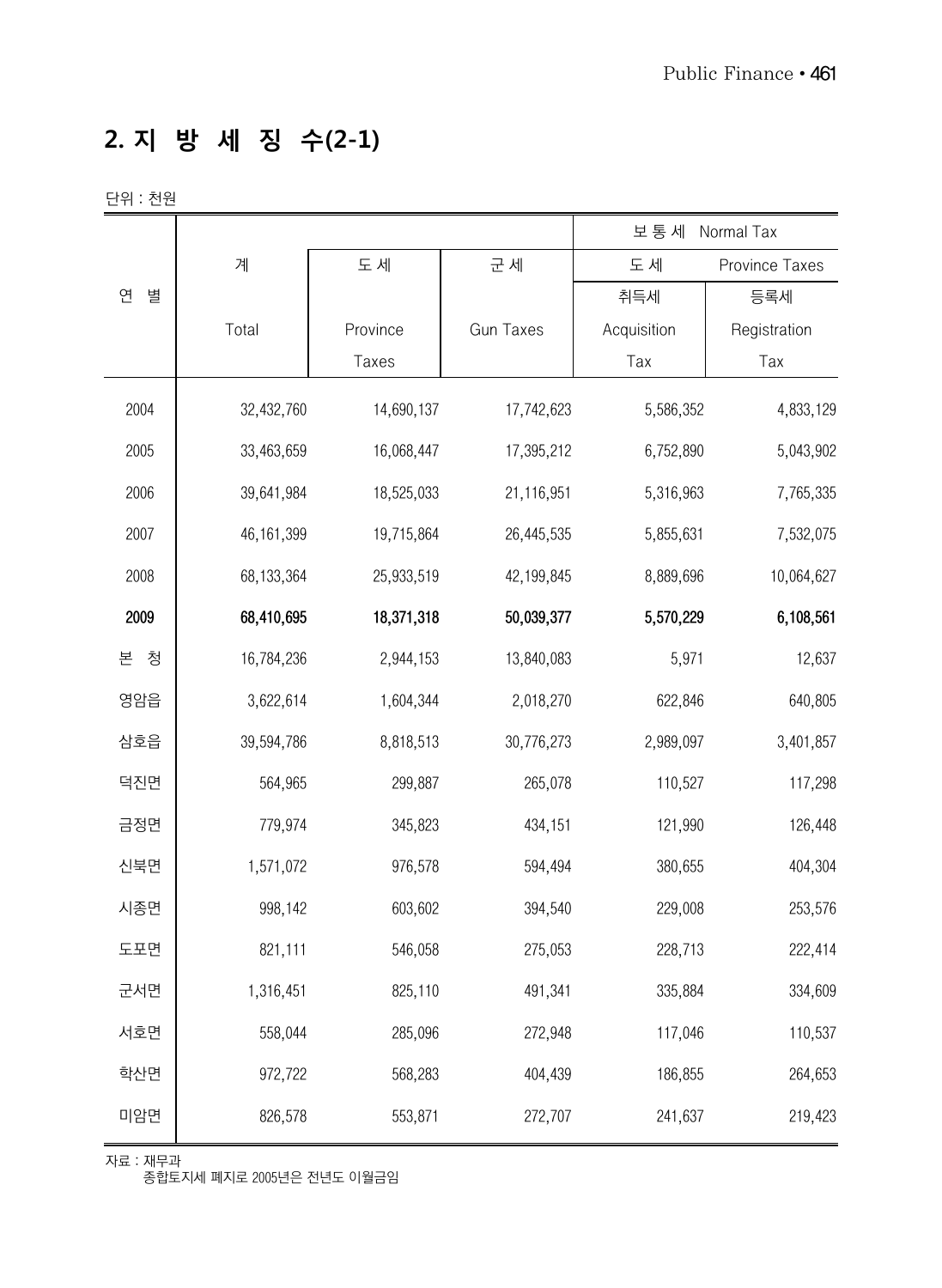## **Collection of Local Taxes**

Unit : Thousand won

|         |         |            | 군 세 Gun Tax |                  |           |                        |
|---------|---------|------------|-------------|------------------|-----------|------------------------|
| 면허세     | 레저세     | 주민세        | 재산세         | 종합토지세            | 자동차세      | Year                   |
| Licence | Leisure | Inhabitant | Property    | Total land       | Vehicle   |                        |
| Tax     | Tax     | Tax        | Tax         | Tax              | Tax       |                        |
| 59,638  |         | 5,909,893  | 961,639     | 2,305,559        | 1,934,019 | 2004                   |
| 56,900  |         | 4,766,985  | 2,649,198   | 73,012           | 2,023,200 | 2005                   |
| 67,095  |         | 6,165,760  | 3,310,809   | 95               | 2,348,387 | 2006                   |
| 70,016  |         | 9,717,444  | 3,921,516   | 1,190            | 2,689,620 | 2007                   |
| 67,971  |         | 19,904,306 | 3,537,158   | 377              | 3,019,918 | 2008                   |
| 72,658  |         | 24,100,307 | 3,708,366   | 45               | 3,415,005 | 2009                   |
|         |         | 1,654      |             | —                |           | Office                 |
| 8,592   |         | 882,419    | 395,190     | $\overline{c}$   | 541,517   | Yeongam-eup            |
| 28,559  |         | 22,528,448 | 2,158,466   | 28               | 1,499,690 | Samho-eup              |
| 5,948   |         | 43,175     | 90,077      | -                | 110,873   | Deokjin-myeon          |
| 2,436   |         | 104,713    | 201,022     | $\boldsymbol{7}$ | 110,877   | Geumjeong-myeon        |
| 5,956   |         | 99,763     | 201,738     |                  | 222,322   | Sinbuk-myeon           |
| 6,246   |         | 39,873     | 170,132     |                  | 177,170   | Sijong-myeon           |
| 2,815   |         | 41,326     | 85,699      |                  | 143,419   | Dopo-myeon             |
| 3,751   |         | 133,526    | 137,181     |                  |           | 194,117   Gunseo-myeon |
| 2,289   |         | 103,646    | 75,274      |                  | 88,885    | Seoho-myeon            |
| 3,130   |         | 86,725     | 105,133     | $\,6\,$          | 186,987   | Haksan-myeon           |
| 2,936   |         | 35,039     | 88,454      | $\overline{c}$   | 139,148   | Miam-myeon             |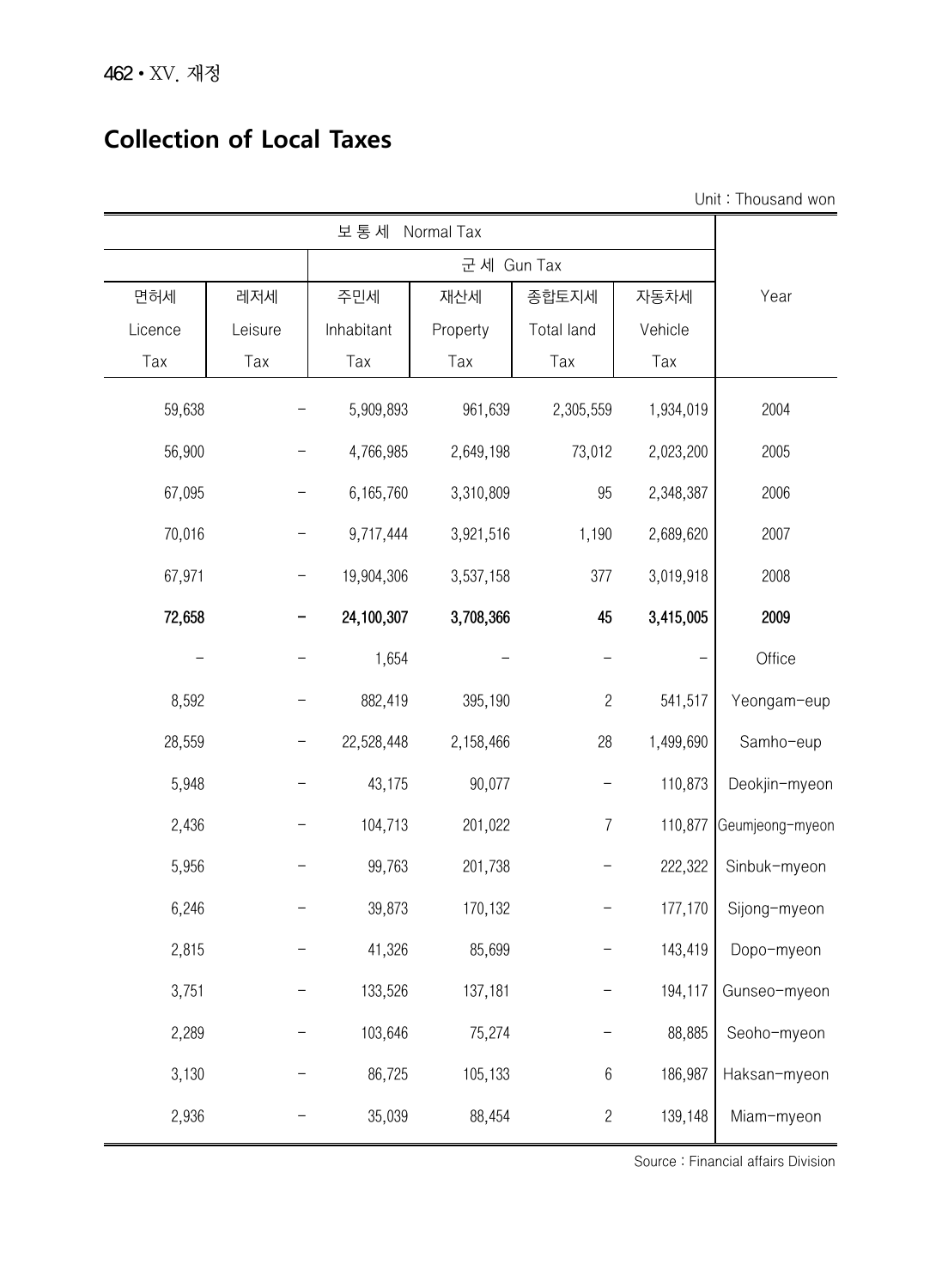# **2. 지 방 세 징 수(2-2)**

|        |                   | 보통세 Normal Tax | 목 적 세           |                 |           |                |
|--------|-------------------|----------------|-----------------|-----------------|-----------|----------------|
|        |                   |                | 군세 Gun Tax      |                 |           | 도 세            |
| 연<br>별 | 주행세 <sup>1)</sup> | 농업소득세          | 담배소비세           | 도축세             | 공동시설세     | 지역개발세          |
|        | Moter             | Agricult       | Tobacco         | <b>Butchery</b> | Service   | Regional deve- |
|        | fuel              | -ure income    | Consumption Tax | Tax             | Tax       | Iopment Tax    |
| 2004   | 1,484,202         | 6,390          | 2,893,096       |                 | 599,653   | 21,462         |
| 2005   | 2,328,915         |                | 3,029,073       |                 | 551,125   | 15,624         |
| 2006   | 2,097,802         |                | 3,829,041       |                 | 647,901   | 11,468         |
| 2007   | 3,819,339         |                | 3,840,068       |                 | 933,746   | 11,143         |
| 2008   | 6,318,346         |                | 5,133,591       |                 | 1,137,501 | 7,655          |
| 2009   | 7,987,527         |                | 5,850,902       |                 | 1,303,658 | 6,984          |
| 본 청    | 7,987,527         |                | 5,850,902       |                 |           |                |
| 영암읍    |                   |                |                 |                 | 43,022    | 1,034          |
| 삼호읍    |                   |                |                 |                 | 1,149,184 |                |
| 덕진면    |                   |                |                 |                 | 9,333     |                |
| 금정면    |                   |                |                 |                 | 6,149     | 3,709          |
| 신북면    |                   |                |                 |                 | 36,311    |                |
| 시종면    |                   |                |                 |                 | 8,193     |                |
| 도포면    |                   |                |                 |                 | 6,377     |                |
| 군서면    |                   |                |                 |                 | 25,451    | 2,241          |
| 서호면    |                   |                |                 |                 | 3,588     |                |
| 학산면    |                   |                |                 |                 | 9,012     |                |
| 미암면    |                   |                |                 |                 | 7,038     |                |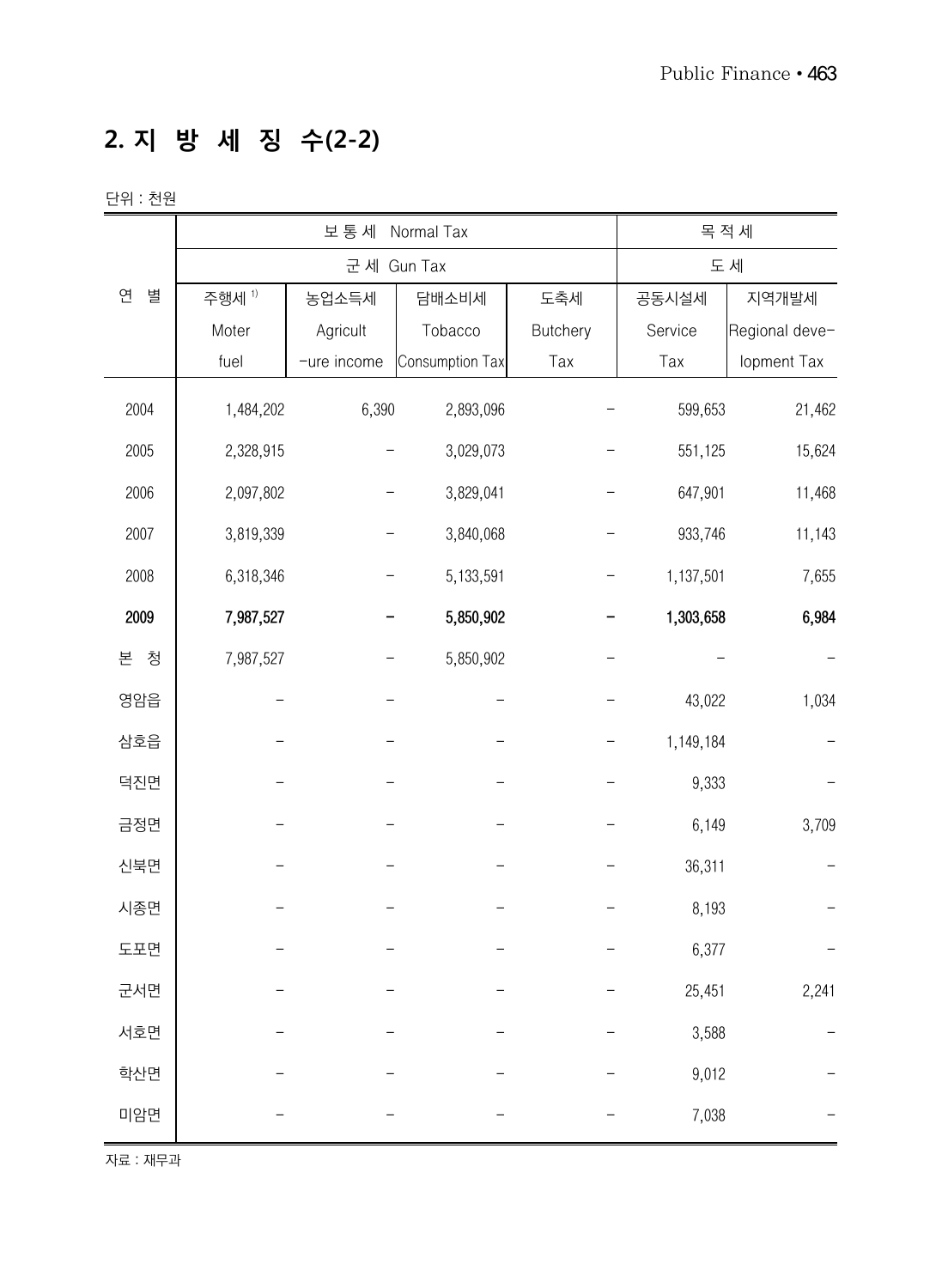# **Collection of Local Taxes(Cont'd)**

Unit : Thousand won

|              | Ordinary Tax  |            | 과 년 도 수 입                |         |                       |
|--------------|---------------|------------|--------------------------|---------|-----------------------|
|              | 군세            |            | Revenue of previous year |         |                       |
| 지방교육세        | 도시계획세         | 사업소세       | 도세                       | 군세      | Year                  |
| Local educat | City Planning |            | Province                 |         |                       |
| $-i$ on Tax  | Tax           | Agency Tax | Tax                      | Gun Tax |                       |
| 3,277,916    | 729,784       | 1,343,947  | 311,987                  | 174,094 | 2004                  |
| 3,490,106    | 956,018       | 1,580,309  | 157,900                  | 11,498  | 2005                  |
| 4,382,575    | 1,158,382     | 2,099,068  | 333,696                  | 107,607 | 2006                  |
| 4,591,879    | 1,484,328     | 1,695,784  | 297,898                  | 347,454 | 2007                  |
| 5,766,069    | 1,637,264     | 2,648,885  | 170,960                  | 240,215 | 2008                  |
| 5,381,886    | 1,753,299     | 3,151,268  | 541,439                  | 135,821 | 2009                  |
| 2,925,545    |               |            |                          |         | Office                |
| 296,637      | 156,225       | 34,325     | 90,624                   | 22,733  | Yeongam-eup           |
| 1,278,375    | 1,526,355     | 3,034,727  | 207,558                  | 52,066  | Samho-eup             |
| 62,729       | 9,639         | 5,366      | 9,692                    | 2,431   | Deokjin-myeon         |
| 87,527       | 246           | 14,850     | 12,859                   | 3,226   | Geumjeong-myeon       |
| 155,308      | 24,329        | 40,386     | 47,089                   | 11,813  | Sinbuk-myeon          |
| 112,825      | 16            | 1,103      | 47,097                   | 11,815  | Sijong-myeon          |
| 88,554       | 11            | 1,783      | 17,114                   | 4,293   | Dopo-myeon            |
| 126,925      | 9,620         | 13,146     | 40,840                   |         | 10,245   Gunseo-myeon |
| 53,925       | 1,823         | 1,031      | 7,512                    | 1,884   | Seoho-myeon           |
| 107,763      | 19,891        | 2,567      | 41,635                   | 10,444  | Haksan-myeon          |
| 85,773       | 5,144         | 1,984      | 19,419                   | 4,871   | Miam-myeon            |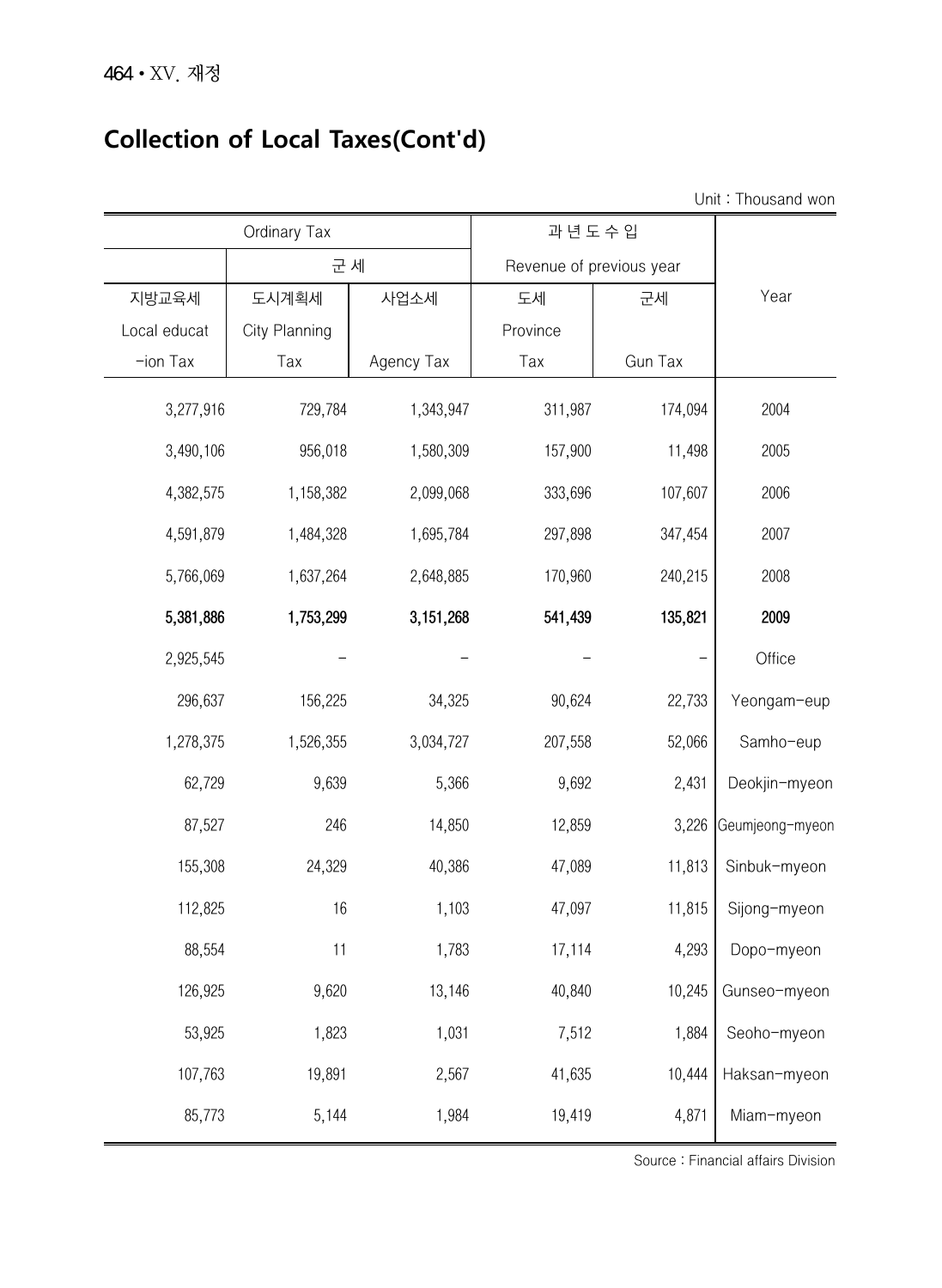# **3. 예 산 결 산 총 괄**

단위 : 천원

|        |             | 예산현액(A) Budget |              |               | 세 입(B) Revenues |            |
|--------|-------------|----------------|--------------|---------------|-----------------|------------|
| 연<br>별 | 계           | 일 반            | 특 별          | 계             | 일 반             | 특 별        |
|        | Total       | General        | Special      | Total         | General         | Special    |
| 2004   | 257,909,217 | 227,914,794    | 29,994,423   | 263,040,511   | 234, 231, 419   | 28,809,092 |
| 2005   | 276,826,132 | 244,492,759    | 32, 333, 373 | 281,628,865   | 248,586,452     | 33,042,413 |
| 2006   | 283,790,421 | 255,721,900    | 28,068,521   | 287,671,936   | 258,039,638     | 29,632,298 |
| 2007   | 325,306,867 | 288,407,006    | 36,899,861   | 339,764,674   | 301,841,194     | 37,923,480 |
| 2008   | 439,525,046 | 390,629,206    | 48,895,840   | 447, 115, 177 | 397,741,566     | 49,373,611 |
| 2009   | 483,605,471 | 435,448,658    | 48,156,813   | 488,606,455   | 439,268,879     | 49,337,576 |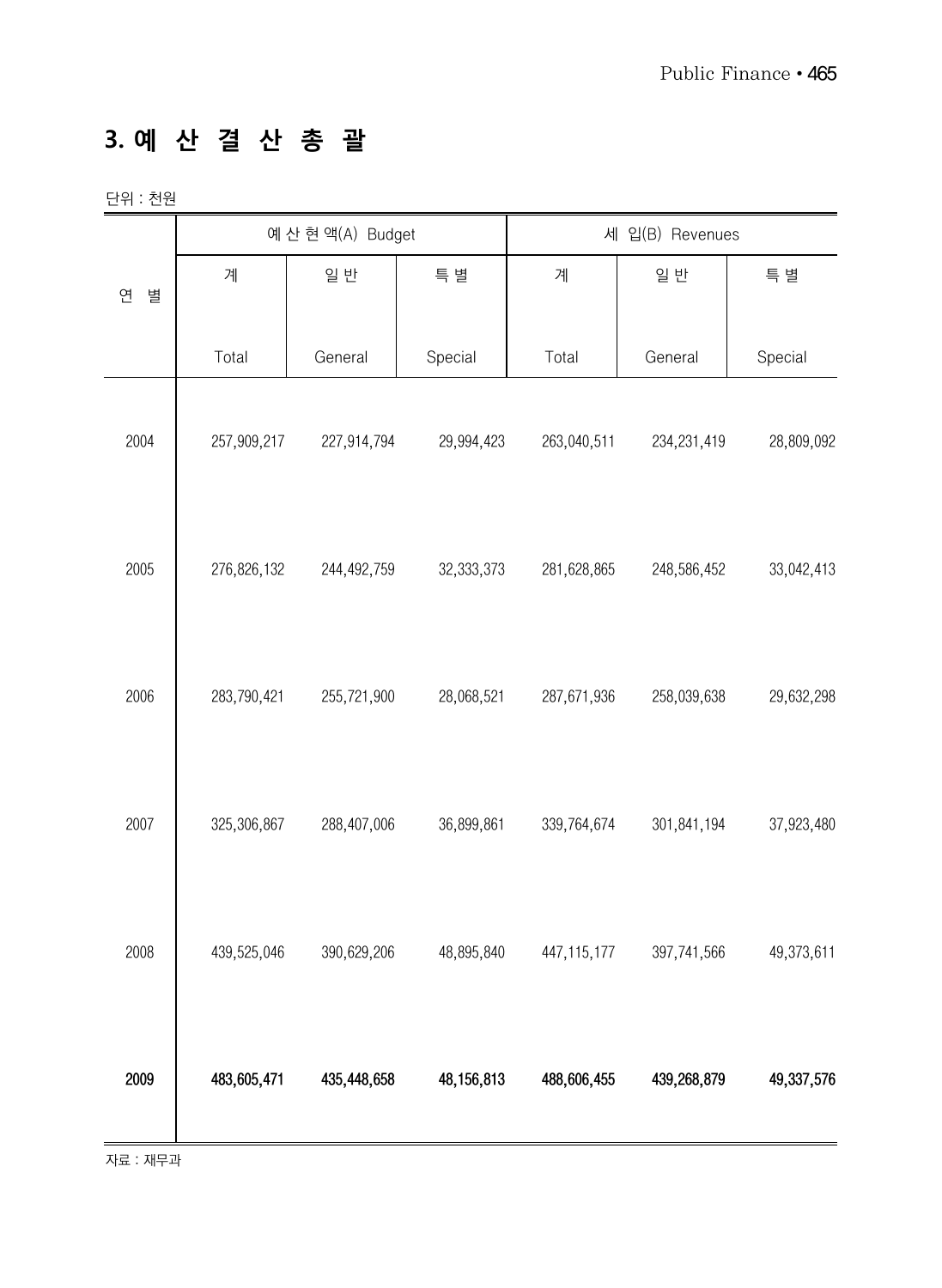# **Summary of Budget and Settlement**

Unit : Thousand won

|               | 세 출 (C) Expenditures |            | 잉 여(D=B-C) Balance |             |            |      |
|---------------|----------------------|------------|--------------------|-------------|------------|------|
| 계             | 일 반                  | 특 별        | 계                  | 일 반         | 특 별        | Year |
| Total         | General              | Special    | Total              | General     | Special    |      |
| 180,306,514   | 164,707,571          | 15,598,943 | 82,733,996         | 69,523,848  | 13,210,148 | 2004 |
| 211,517,685   | 189,496,722          | 22,020,963 | 70,111,180         | 59,089,730  | 11,021,450 | 2005 |
| 210,706,200   | 192,763,405          | 17,942,795 | 76,965,736         | 65,276,233  | 11,689,503 | 2006 |
| 236, 345, 424 | 213,892,729          | 22,452,695 | 103,419,250        | 87,948,465  | 15,470,785 | 2007 |
| 322,328,363   | 288,322,463          | 34,005,900 | 124,786,814        | 109,419,103 | 15,367,711 | 2008 |
| 396, 391, 887 | 356,931,937          | 39,459,950 | 92,214,568         | 82,336,941  | 9,877,627  | 2009 |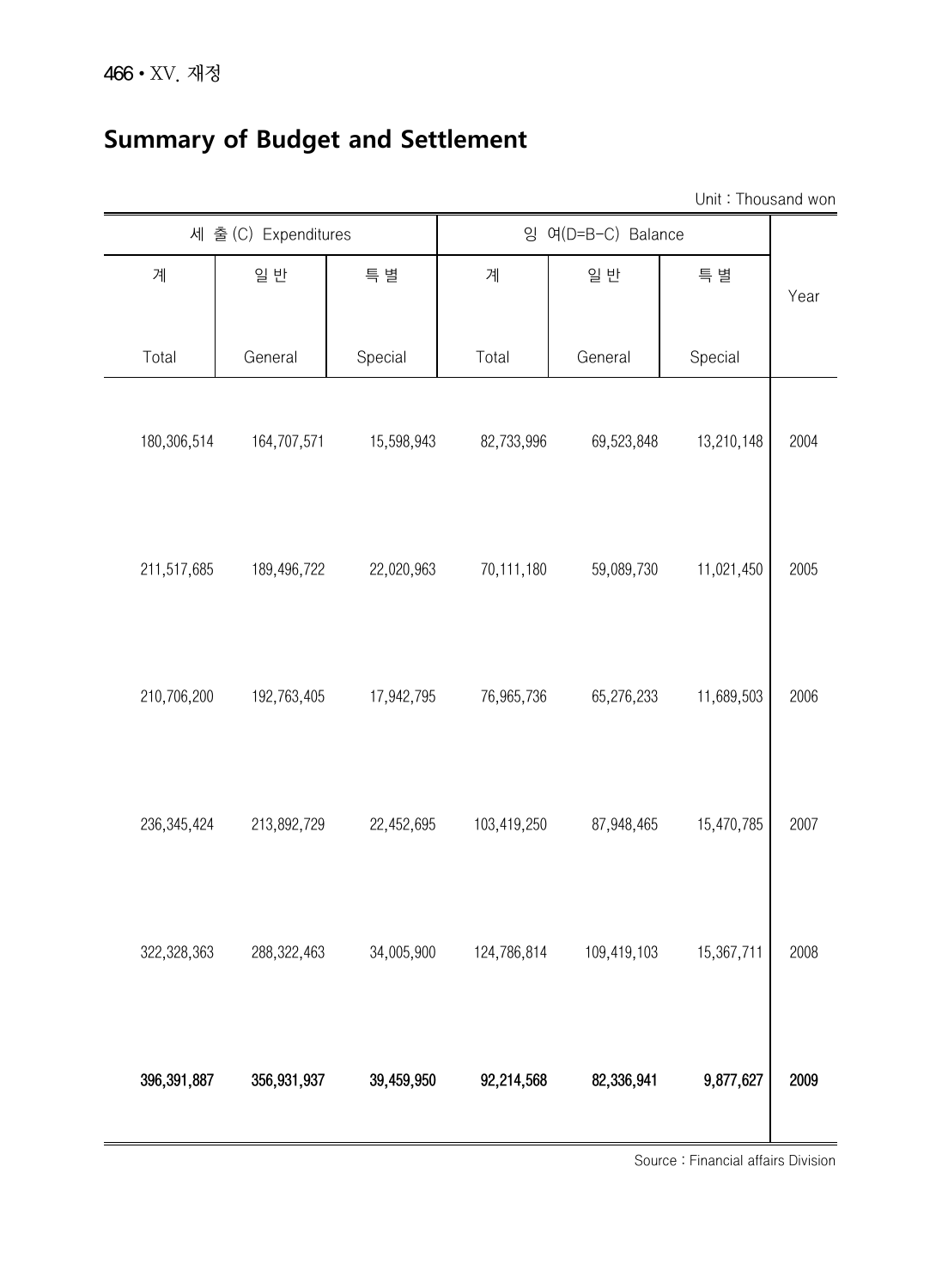# **4. 일반회계 세입예산 개요1)(2-1)**

단위 : 백만원

|        | 합계      | 지방세    | 세 외 수 입 |       |          |        |      |                          |                     |          |
|--------|---------|--------|---------|-------|----------|--------|------|--------------------------|---------------------|----------|
|        |         |        |         |       | 경상적 세외수입 |        |      | Current non-tax revenues |                     |          |
| 연<br>별 |         |        |         |       | 재산임대     | 사용료    | 수수료  | 사업장                      | 장수<br>교부금           | 이자       |
|        |         |        |         |       | 수 입      | 수 입 2) | 수 입  | 수 입                      | 수 입                 | 수 입      |
|        |         | Local  |         |       | Property |        |      |                          | Business Collection |          |
|        | Total   | tax    |         |       | rents    | Rents  | fees | product                  | grants              | Interest |
| 2004   | 216,541 | 16,936 | 60,716  | 3,816 | 52       | 253    | 950  | 158                      | 308                 | 2,095    |
| 2005   | 244,493 | 14,801 | 73,562  | 3,515 | 52       | 197    | 740  | 472                      | 454                 | 1,600    |
| 2006   | 255,722 | 19,993 | 65,405  | 6,072 | 54       | 304    | 684  | 515                      | 436                 | 4,079    |
| 2007   | 288,407 | 25,346 | 68,953  | 3,358 | 54       | 225    | 763  | 492                      | 324                 | 1,500    |
| 2008   | 390,629 | 41,577 | 95,544  | 6,387 | 74       | 408    | 711  | 549                      | 345                 | 4,300    |
| 2009   | 435,448 | 49,272 | 119,866 | 8,489 | 96       | 297    | 856  | 612                      | 428                 | 6,200    |

자료 : 재무과

주 : 1) 최종예산액

2) 2006년까지 수수료수입 포함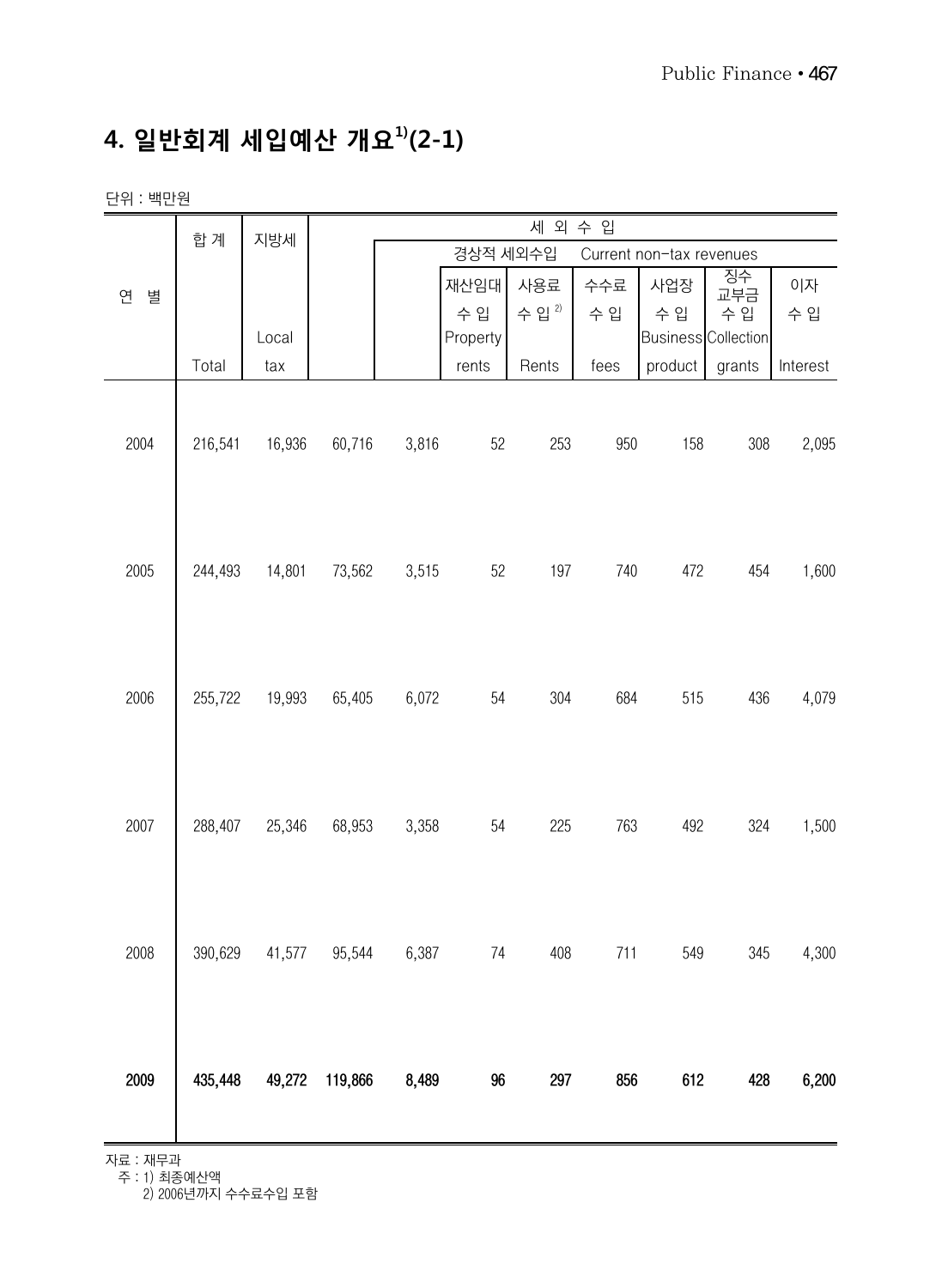# **Budget Revenues of General Accounts**

| UTIIL · THIIIIUIT WUTT<br>Non-tax revenues |                         |                   |                          |               |                            |                    |                            |                 |                            |      |
|--------------------------------------------|-------------------------|-------------------|--------------------------|---------------|----------------------------|--------------------|----------------------------|-----------------|----------------------------|------|
|                                            | 임시적 세외수입                |                   |                          |               |                            |                    | Temporary non-tax revenues |                 |                            |      |
|                                            | 재산매각<br>수 입<br>Property | 순세계<br>잉여금<br>net | 전입금<br>Trans-<br>frerred | 이월금<br>Carry- | │기부금 및│<br>기금수입<br>Contri- | 융자금<br>수 입<br>Loan | 부담금                        | 잡수입<br>Missell- | 과년도<br>수 입<br>Revenue from | Year |
|                                            | disposal                | surplus           | from                     | over          | bution                     |                    | collection Allotment       | aneous          | previous year              |      |
| 56,900                                     | 30                      | 7,830             | $\overline{\phantom{a}}$ | 48,734        |                            |                    |                            | 277             | 29                         | 2004 |
| 70,047                                     | 295                     | 10,119            |                          | 59,395        |                            |                    |                            | 207             | 31                         | 2005 |
| 59,333                                     | $20\,$                  | 7,909             |                          | 51,186        |                            |                    |                            | 187             | 31                         | 2006 |
| 65,595                                     | $20\,$                  | 13,212            | 200                      | 51,440        |                            |                    |                            | 691             | 32                         | 2007 |
| 89,157                                     | 105                     | 25,846            |                          | 62,103        |                            |                    | 800                        | 269             | 34                         | 2008 |
|                                            | 111,377 2,602 24,657    |                   | 253                      | 82,347        |                            |                    | 300                        | 970             | 248                        | 2009 |

Unit : million won

Source : Financial affairs Division Note : 1) Final budget.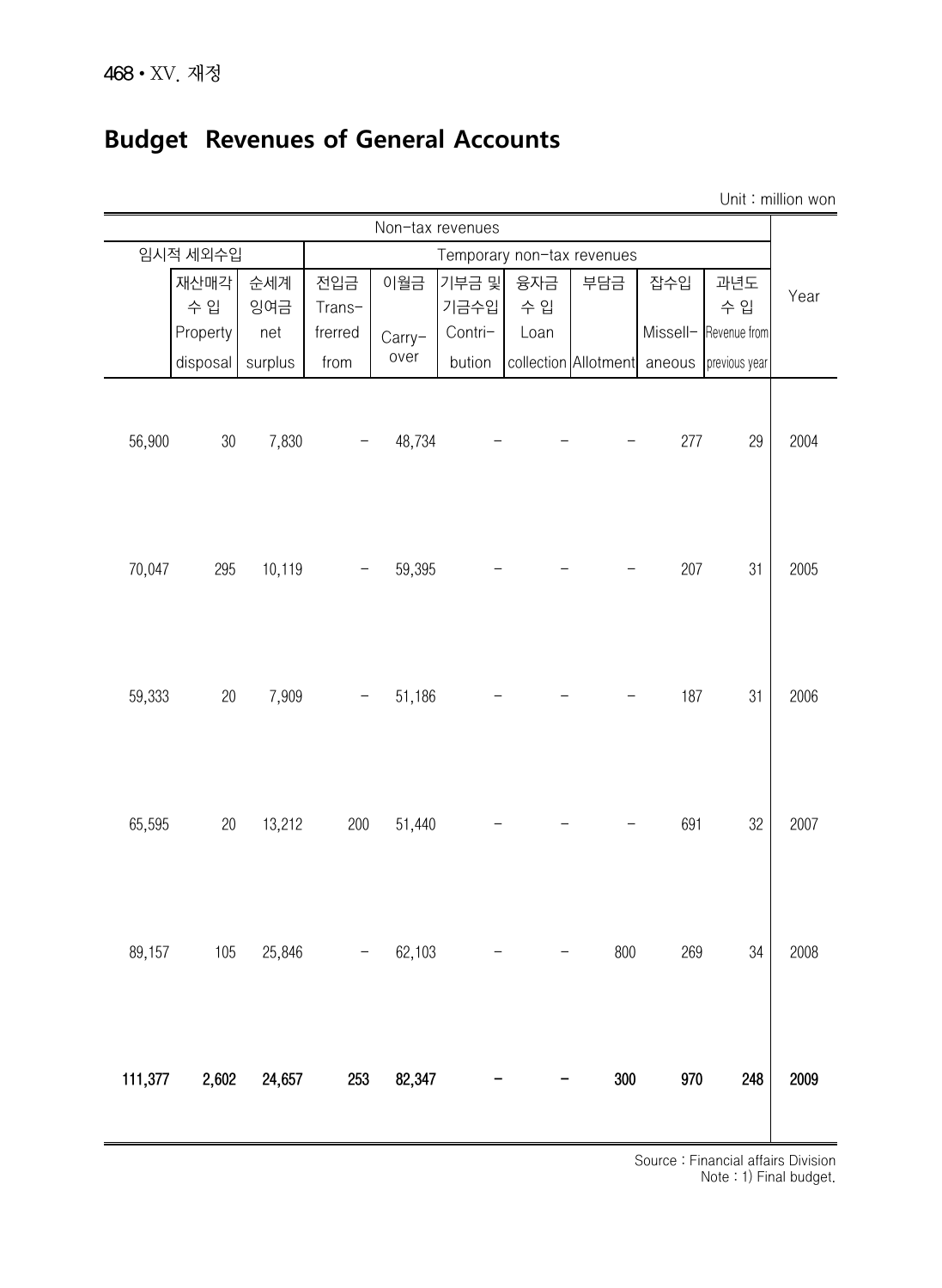## **4. 일반회계 세입예산 개요(2-2) Budget Revenues of General Accounts(Cont'd)**

| 단위 : 백만원 |             |                  |          |           | Unit: million won |
|----------|-------------|------------------|----------|-----------|-------------------|
|          | 지 방         | 재 정              | 보조금      | 지방채       |                   |
|          | 교부세         | 보전금              |          |           |                   |
|          |             |                  |          |           |                   |
| 연<br>별   |             |                  |          |           | Year              |
|          | Local share | Province revenue |          | Local     |                   |
|          | tax         | sharing          | Subsides | borrowing |                   |
|          |             |                  |          |           |                   |
|          |             |                  |          |           |                   |
| 2004     | 72,267      | 2,262            | 64,360   |           | 2004              |
|          |             |                  |          |           |                   |
|          |             |                  |          |           |                   |
|          |             |                  |          |           |                   |
| 2005     | 99,131      | 2,062            | 54,937   |           | 2005              |
|          |             |                  |          |           |                   |
|          |             |                  |          |           |                   |
|          |             |                  |          |           |                   |
| 2006     | 103,499     | 2,154            | 64,671   |           | 2006              |
|          |             |                  |          |           |                   |
|          |             |                  |          |           |                   |
|          |             |                  |          |           |                   |
|          |             |                  |          |           |                   |
| 2007     | 118,264     | 2,257            | 73,587   |           | 2007              |
|          |             |                  |          |           |                   |
|          |             |                  |          |           |                   |
|          |             |                  |          |           |                   |
| 2008     | 152,425     | 2,443            | 97,540   | 1,100     | 2008              |
|          |             |                  |          |           |                   |
|          |             |                  |          |           |                   |
|          |             |                  |          |           |                   |
| 2009     | 124,112     | 2,848            | 133,350  | 6,000     | 2009              |
|          |             |                  |          |           |                   |
|          |             |                  |          |           |                   |

#### 자료 : 재무과

주 : 1) 최종예산액

2) 2006년까지 수수료수입 포함

Source : Financial affairs Division Note : 1) Final budget.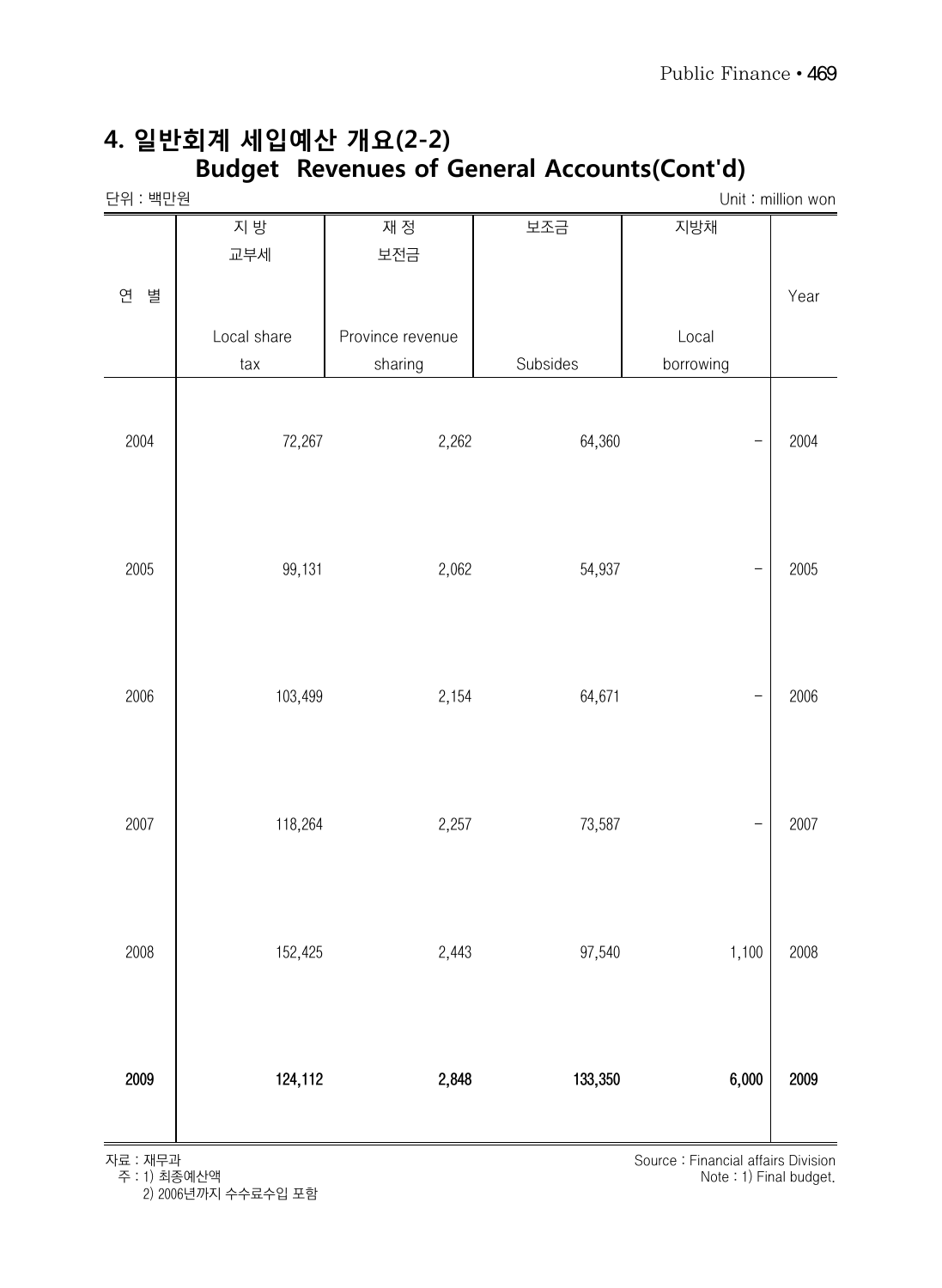## **5. 일 반 회 계 세 입 결 산 Settled Revenues of General Accounts**

단위 : 백만원 Unit : million won

| 연<br>별      | 예산현액        | Budget                |             | 결산 Actual             | 예 산 대<br>결산비율(%)          | Year &                               |
|-------------|-------------|-----------------------|-------------|-----------------------|---------------------------|--------------------------------------|
| 과목별         | 금액<br>Value | 구성비(%)<br>Composition | 금액<br>Value | 구성비(%)<br>Composition | Actual ratio<br>to Budget | Item                                 |
| 2004        | 227,915     | 100.0%                | 234,231     | 100.0%                | 102.7%                    | 2004                                 |
| 2005        | 244,493     | 100.0%                | 248,587     | 100.0%                | 101.6%                    | 2005                                 |
| 2006        | 255,722     | 100.0%                | 258,040     | 100.0%                | 100.9%                    | 2006                                 |
| 2007        | 288,407     | 100.0%                | 301,841     | 100.0%                | 104.7%                    | 2007                                 |
| 2008        | 390,629     | 100.0%                | 397,742     | 100.0%                | 101.8%                    | 2008                                 |
| 2009        | 435,448     | 100.0%                | 439,269     | 100.0%                | 100.9%                    | 2009                                 |
| 지방세수입       | 49,272      | 11.3%                 | 50,103      | 11.4%                 | 101.7%                    | Local tax revenues                   |
| 세 외 수 입     | 119,866     | 27.5%                 | 122,942     | 28.0%                 | 102.6%                    | Non-tax revenues                     |
| ·경상수입       | 8,489       | 1.9%                  | 9,082       | 2.1%                  | 107.0%                    | Current tax revenues                 |
| - 재산임대수입    | 96          | 0.0%                  | 158         | 0.0%                  | 164.6%                    | Property rent revenues               |
| - 사용료       | 297         | 0.1%                  | 336         | 0.1%                  | 113.1%                    | revenue of rents                     |
| - 수수료       | 856         | 0.2%                  | 975         | 0.2%                  | 113.9%                    | revenue of Fees                      |
| - 사업수입      | 612         | 0.1%                  | 667         | 0.2%                  | 109.0%                    | Business income                      |
| - 징수교부금     | 428         | 0.1%                  | 502         | 0.1%                  | 117.3%                    | <b>Collection Grants</b>             |
| - 이자수입      | 6,200       | 1.4%                  | 6,444       | 1.5%                  | 103.9%                    | <b>Interest Receipts</b>             |
| · 임시적 수입    | 111,377     | 25.6%                 | 113,860     | 25.9%                 | 102.2%                    | Transitory tax revenue               |
| - 재산매각수입    | 2,602       | 0.6%                  | 2,608       | 0.6%                  | 100.2%                    | Proceeds from disposal of properties |
| - 순세계잉여금    | 24,657      | 5.7%                  | 24,657      | 5.6%                  | 100.0%                    | Nut surplus                          |
| - 이월금       | 82,347      | 18.9%                 | 84,762      | 19.3%                 | 102.9%                    | Carries over                         |
| - 전입금       | 253         | 0.1%                  |             | 0.0%                  | 0.0%                      | Transferred from                     |
| - 융자금회수수입   |             | 0.0%                  |             | 0.0%                  | 0.0%                      | Loan collection revenue              |
| - 부담금       | 300         | 0.1%                  | 401         | 0.1%                  | 133.7%                    | Alloment                             |
| - 잡수입       | 970         | 0.2%                  | 1,046       | 0.2%                  | 107.8%                    | Miscellaneous                        |
| - 과년도 수입    | 248         | 0.1%                  | 386         | 0.1%                  | 155.6%                    | Revenues from previous               |
| 지방교부세       | 124,112     | 28.5%                 | 125,503     | 28.6%                 | 101.1%                    | Local share tax                      |
| 지방양여금       |             | 0.0%                  |             | 0.0%                  | 0.0%                      | Local transfers                      |
| 조정교부금       | 2,848       | 0.7%                  | 2,586       | 0.6%                  | 90.8%                     | Control grants                       |
| 조<br>금<br>보 | 133,350     | 30.6%                 | 132,135     | 30.1%                 | 99.1%                     | subsidies                            |
| 방<br>채<br>지 | 6,000       | 1.4%                  | 6,000       | 1.4%                  | 100.0%                    | Local borrowing                      |

자료 : 재무과 Source : Financial affairs Division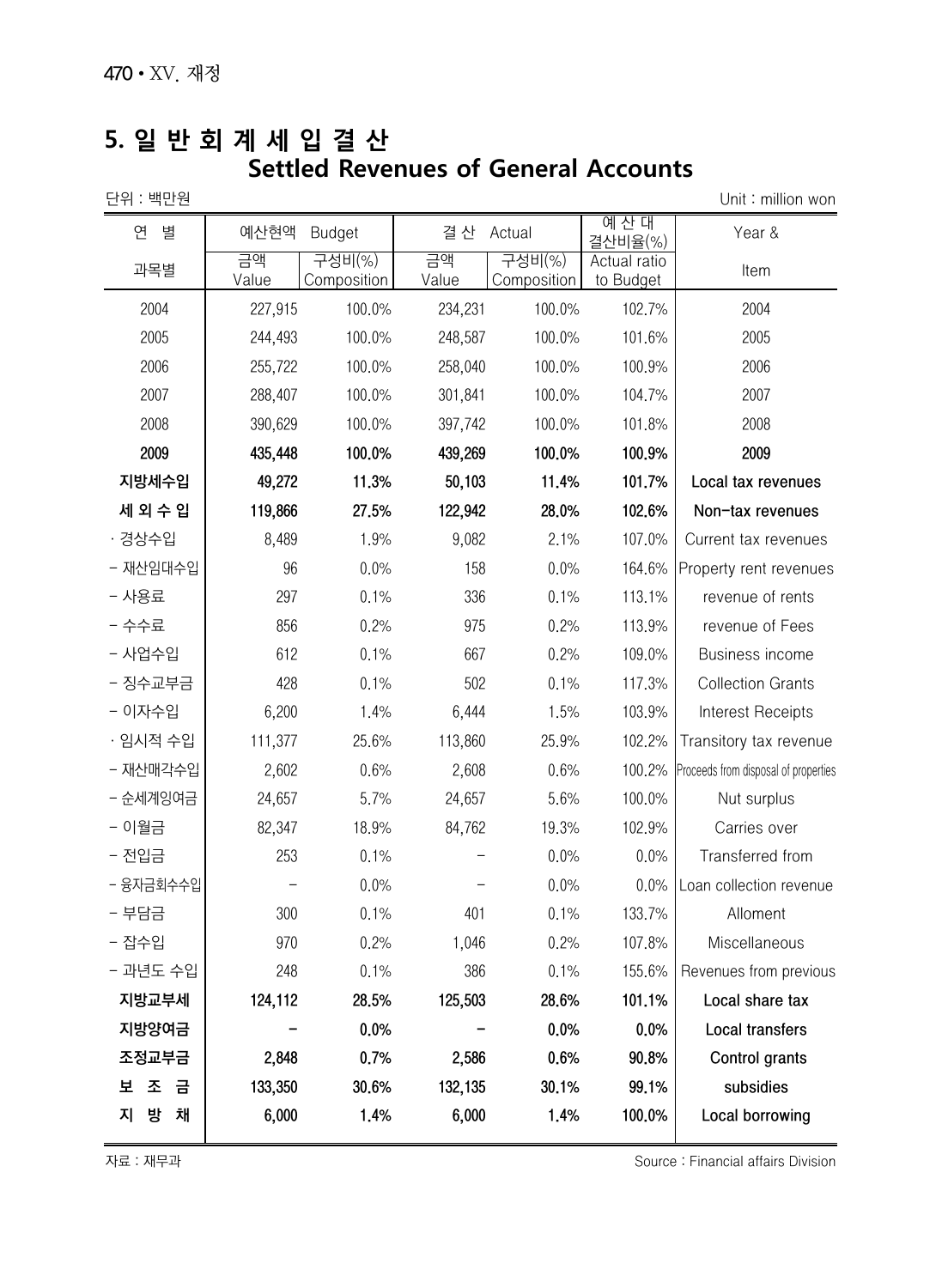# **6. 일반회계 세출예산 개요**

단위 : 백만원 Unit : million won

|      |              | 일반공공행정                    | 공공질서<br>및 안전              | 교육        | 문화<br>및 관광 | 환경보호                                 | 사회복지              | 보건     |      |
|------|--------------|---------------------------|---------------------------|-----------|------------|--------------------------------------|-------------------|--------|------|
| 연도별  | 합 계<br>Total | General<br>administration | Public<br>Order<br>Safety | Education | Tourism    | Culture, Protection of<br>Envionment | Social<br>Welfare | Health | Year |
| 2004 | 227,915      |                           |                           |           |            |                                      |                   |        | 2004 |
| 2005 | 244,493      |                           |                           |           |            |                                      |                   |        | 2005 |
| 2006 | 255,722      |                           |                           |           |            |                                      |                   |        | 2006 |
| 2007 | 288,407      |                           |                           |           |            |                                      |                   |        | 2007 |
| 2008 | 390,629      | 19,940                    | 3,100                     | 3,537     | 41,173     | 42,057                               | 51,703            | 6,534  | 2008 |
| 2009 | 435,448      | 18,816                    | 13,351                    | 3,766     | 46,232     | 36,029                               | 61,023            | 6,004  | 2009 |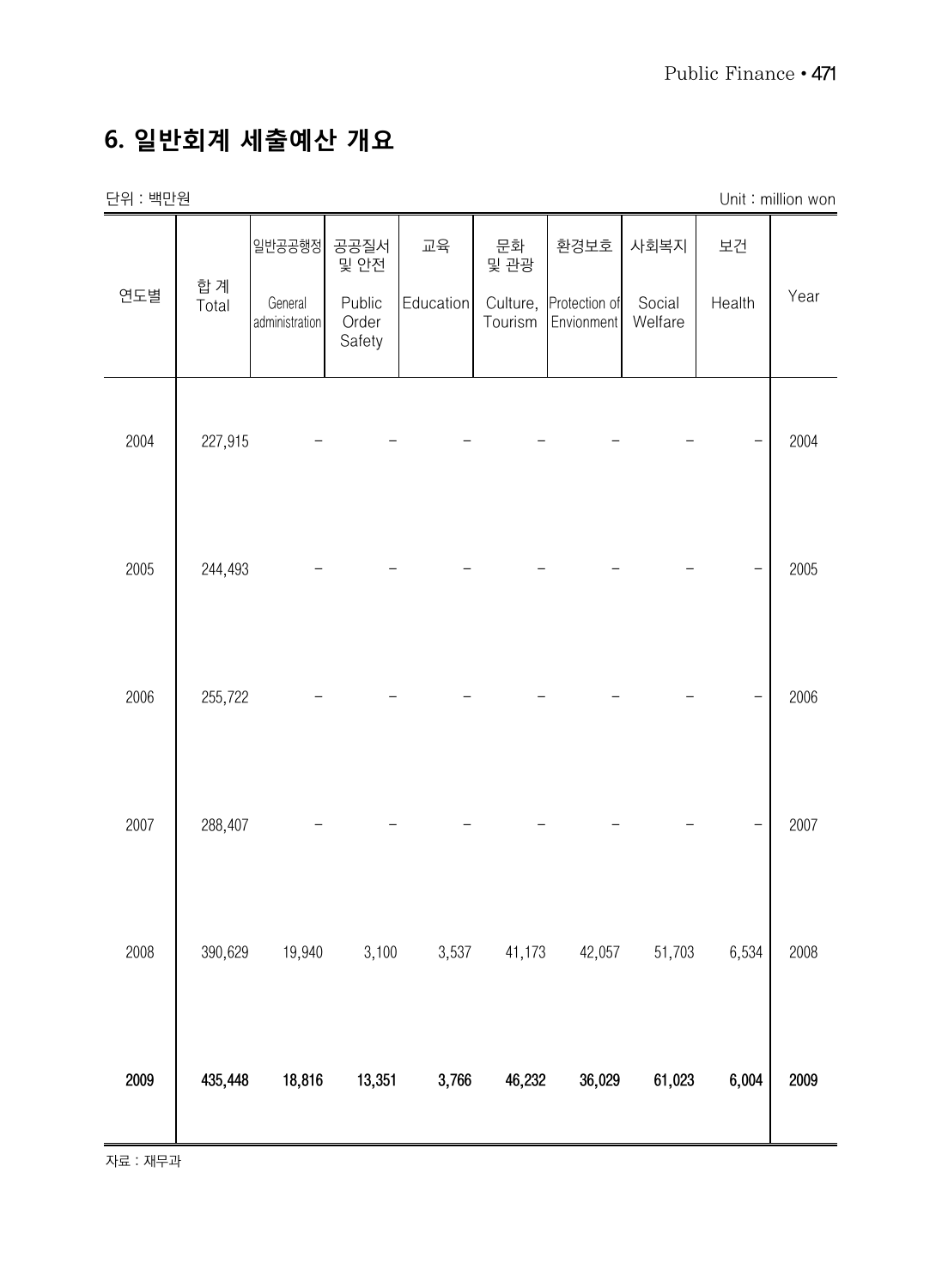# **Budget Expenditure of General Accounts**

단위 : 백만원 Unit : million won

| Contingency<br>Other | Year<br>2004   |
|----------------------|----------------|
|                      |                |
|                      |                |
|                      |                |
|                      | 2005           |
|                      | 2006           |
|                      |                |
|                      | 2007           |
|                      | 2008<br>42,014 |
|                      |                |
| 1,564                | 42,478<br>2009 |
|                      | 6,778          |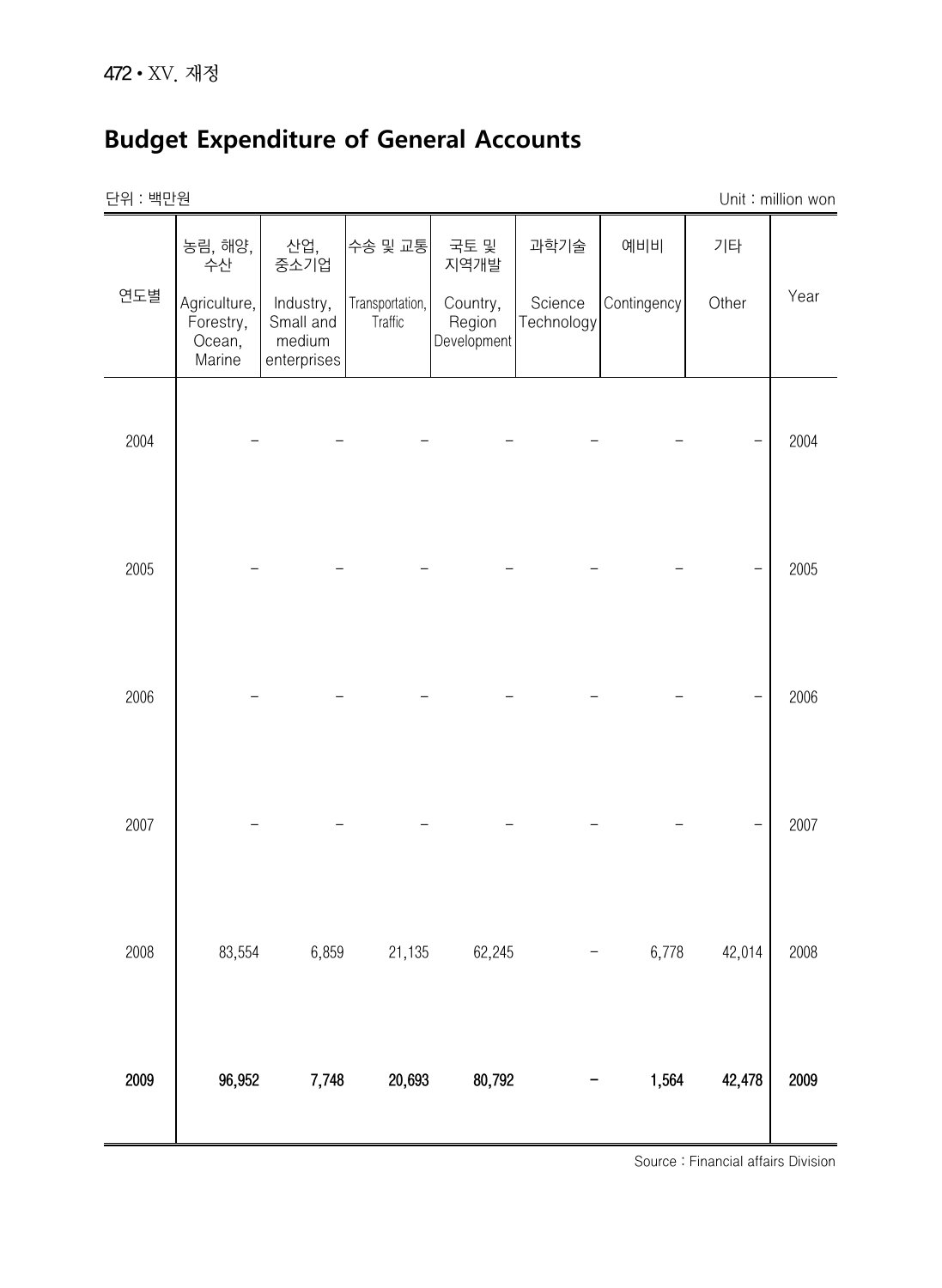## **7. 일 반 회 계 세 출 결 산 Settled Expenditureof General Accounts**

| 단위 : 백만원 | Unit: million won |
|----------|-------------------|
|          |                   |

|                 | 예산현액          |             | 결 산     |             | 예산 대         |           |
|-----------------|---------------|-------------|---------|-------------|--------------|-----------|
| 연<br>별          | <b>Budget</b> |             | Actual  |             | 결산비율(%)      | Year &    |
| 과목별             | 금 액           | 구성비(%)      | 금 액     | 구성비(%)      | Actual ratio | Item      |
|                 | Value         | Composition | Value   | Composition | to Budget    |           |
| 2004            | 227,915       | 100.0%      | 164,708 | 100.0%      | 72.3%        | 2004      |
| 2005            | 244,493       | 100.0%      | 189,497 | 100.0%      | 77.5%        | 2005      |
| 2006            | 255,722       | 100.0%      | 192,763 | 100.0%      | 75.4%        | 2006      |
| 2007            | 288,407       | 100.0%      | 213,893 | 100.0%      | 74.2%        | 2007      |
| 2008            | 390,629       | 100.0%      | 288,322 | 100.0%      | 73.8%        | 2008      |
| 2009            | 435,448       | 100.0%      | 356,932 | 100.0%      | 81.9%        | 2009      |
| 일반공공행정          | 18,816        | 4.3%        | 16,345  | 4.6%        | 86.8%        | 일반공공행정    |
| 공공질서 및 안전       | 13,351        | 3.1%        | 8,670   | 2.4%        | 64.9%        | 공공질서 및 안전 |
| 교육              | 3,766         | 0.8%        | 3,644   | 1.0%        | 96.7%        | 교육        |
| 문화 및 관광         | 46,232        | 10.6%       | 22,154  | 6.2%        | 47.9%        | 문화 및 관광   |
| 환경보호            | 36,029        | 8.3%        | 34,248  | 9.6%        | 95.0%        | 환경보호      |
| 사회복지            | 61,023        | 14.0%       | 57,140  | 16.0%       | 93.6%        | 사회복지      |
| 보건              | 6,004         | 1.4%        | 5,344   | 1.5%        | 89.0%        | 보건        |
| 농림해양수산          | 96,952        | 22.2%       | 83,459  | 23.4%       | 86.0%        | 농림해양수산    |
| 산업중소기업          | 7,748         | 1.7%        | 5,223   | 1.5%        | 67.4%        | 산업중소기업    |
| 수송 및 교통<br>국토 및 | 20,693        | 4.7%        | 17,103  | 4.8%        | 82.6%        | 수송 및 교통   |
| 지역개발            | 80,792        | 18.5%       | 63,208  | 17.7%       | 78.2%        | 국토 및 지역개발 |
| 예비비             | 1,564         | 0.3%        |         | 0.0%        | 0.0%         | 예비비       |
| 기타              | 42,478        | 9.7%        | 40,394  | 11.3%       | 95.1%        | 기타        |

자료 : 재무과 Source : Financial affairs Division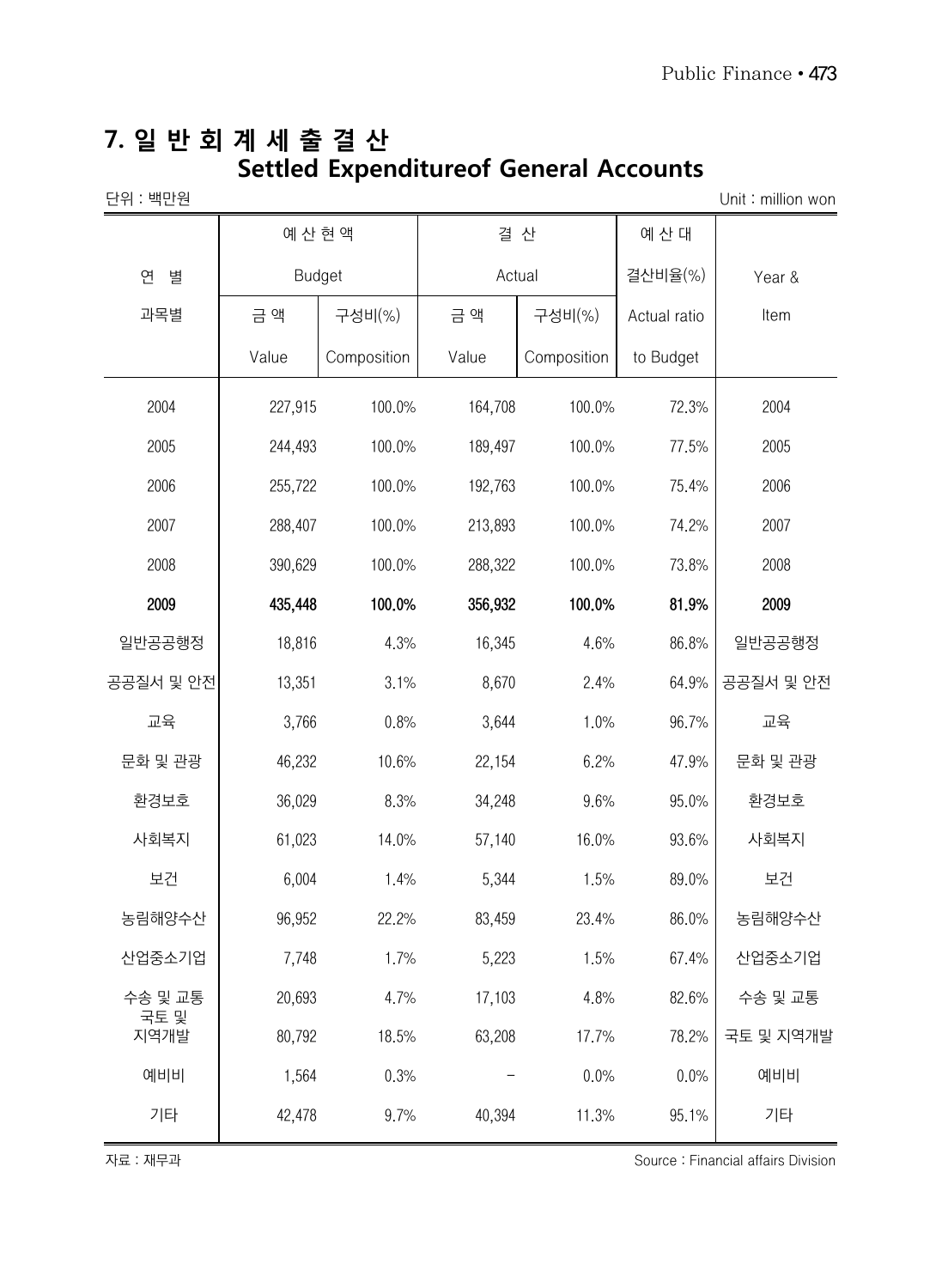## **8. 특 별 회 계 예 산 결 산 Settled Budget Of Special Account**

단위 : 백만원 Unit : million won

|             | 회계수              | 예산현액          | 세 입     | 세 출          |                |
|-------------|------------------|---------------|---------|--------------|----------------|
| 연<br>별      |                  |               |         |              | Year &         |
| 과목별         |                  |               |         |              | Item           |
|             | Number           | <b>Budget</b> | Revenue | Expenditures |                |
| 2004        | $\boldsymbol{6}$ | 2,101         | 2,043   | 906          | 2004           |
| 2005        | $\boldsymbol{6}$ | 1,930         | 2,044   | 1,036        | 2005           |
| 2006        | $\overline{7}$   | 1,925         | 2,216   | 989          | 2006           |
| 2007        | $\boldsymbol{9}$ | 3,695         | 3,674   | 2,392        | 2007           |
| 2008        | $\, 8$           | 4,129         | 4,296   | 1,819        | 2008           |
| 2009        | 9                | 4,865         | 4,932   | 2,329        | 2009           |
| 의료보호기금운영    | $\mathbf{1}$     | 783           | 782     | 705          | 의료보호기금운영       |
| 저소득주민생활안정기금 | $\mathbf{1}$     | 196           | 210     |              | 33 저소득주민생활안정기금 |
| 발전소주변지역지원사업 | $\mathbf{1}$     | 268           | 270     | 264          | 발전소주변지역지원사업    |
| 공영개발사업      | $\mathbf{1}$     | 450           | 450     | 84           | 공영개발사업         |
| 주택사업        | 1                | 813           | 867     | 21           | 주택사업           |
| 농공지구조성사업    | $\mathbf{1}$     | 615           | 613     | 486          | 농공지구조성사업       |
| 기반시설        | 1                | 76            | 67      | 38           | 기반시설           |
| 수질개선        | $\mathbf{1}$     | 936           | 915     | 626          | 수질개선           |
| 장기미집행       | $\mathbf{1}$     | 728           | 758     | 72           | 장기미집행          |

자료 : 재무과 Source : Financial affairs Division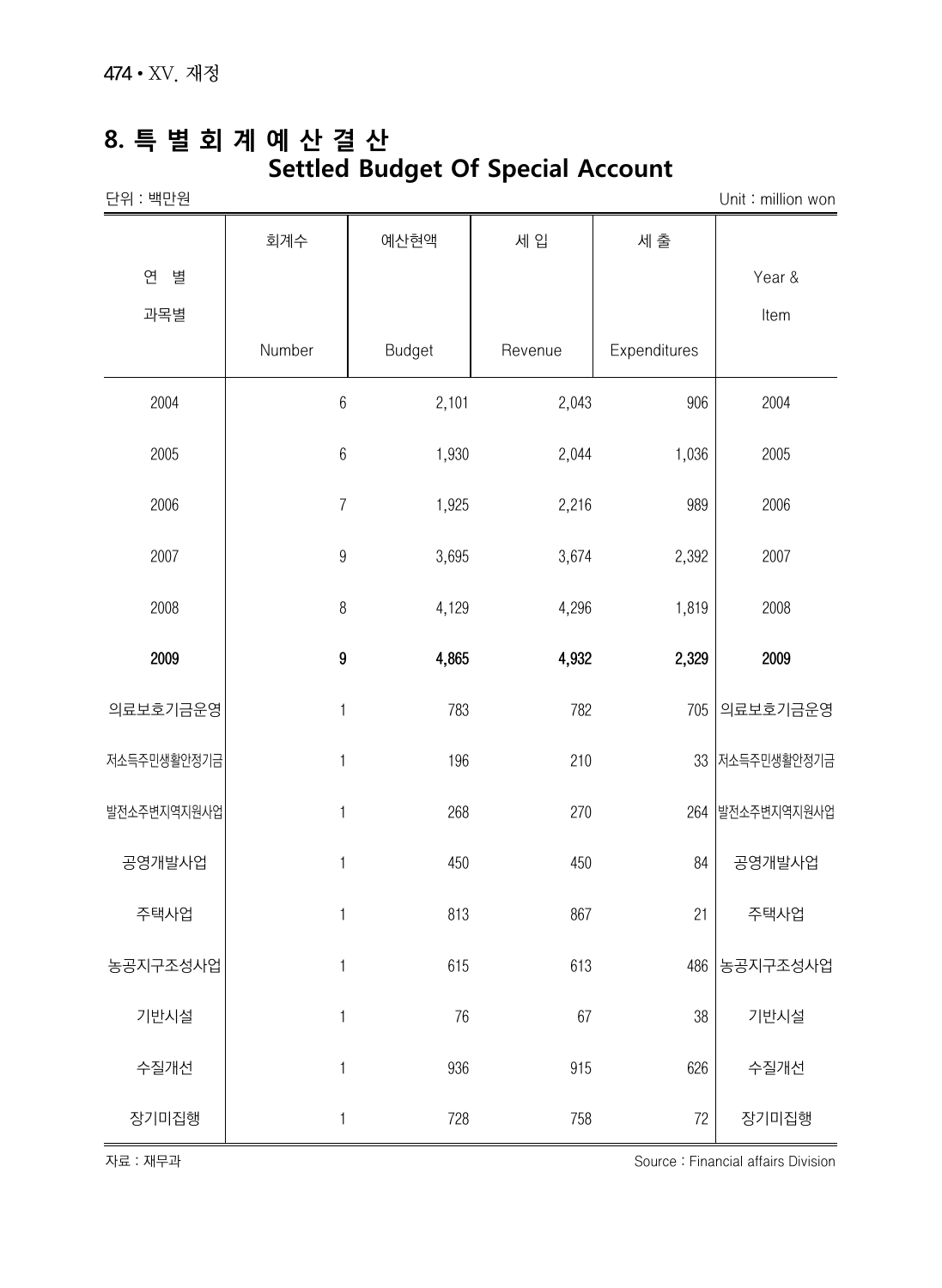#### **9. 교육비 특별회계 세입결산 Settled Revenues of Special Accounts For Education**

| 단위 : 백만원 |         |                     |                 |         |             | Unit: million won |
|----------|---------|---------------------|-----------------|---------|-------------|-------------------|
|          | 예산액     | 징수결정액               | 수납액             | 불납결손액   | 증 감         |                   |
| 별<br>연   | Budget  | Estimated<br>amount | Amount received | Deficit | Increase    | Year              |
|          |         | of collection       |                 |         | of decrease |                   |
| 2004     | 415     | 477                 | 477             |         | 62          | 2004              |
| 2005     | $307\,$ | 351                 | 351             |         | 44          | 2005              |
| 2006     | 2,039   | 2,125               | 2,125           |         | 86          | 2006              |
| 2007     | 848     | 1,252               | 1,252           | $0.2\,$ | 404         | 2007              |
| 2008     | 482     | 420                 | 420             |         | 62          | 2008              |
| 2009     | 670     | 957                 | 957             |         | 287         | 2009              |

자료 : 전라남도영암교육지원청 Source : Yeongam Education hall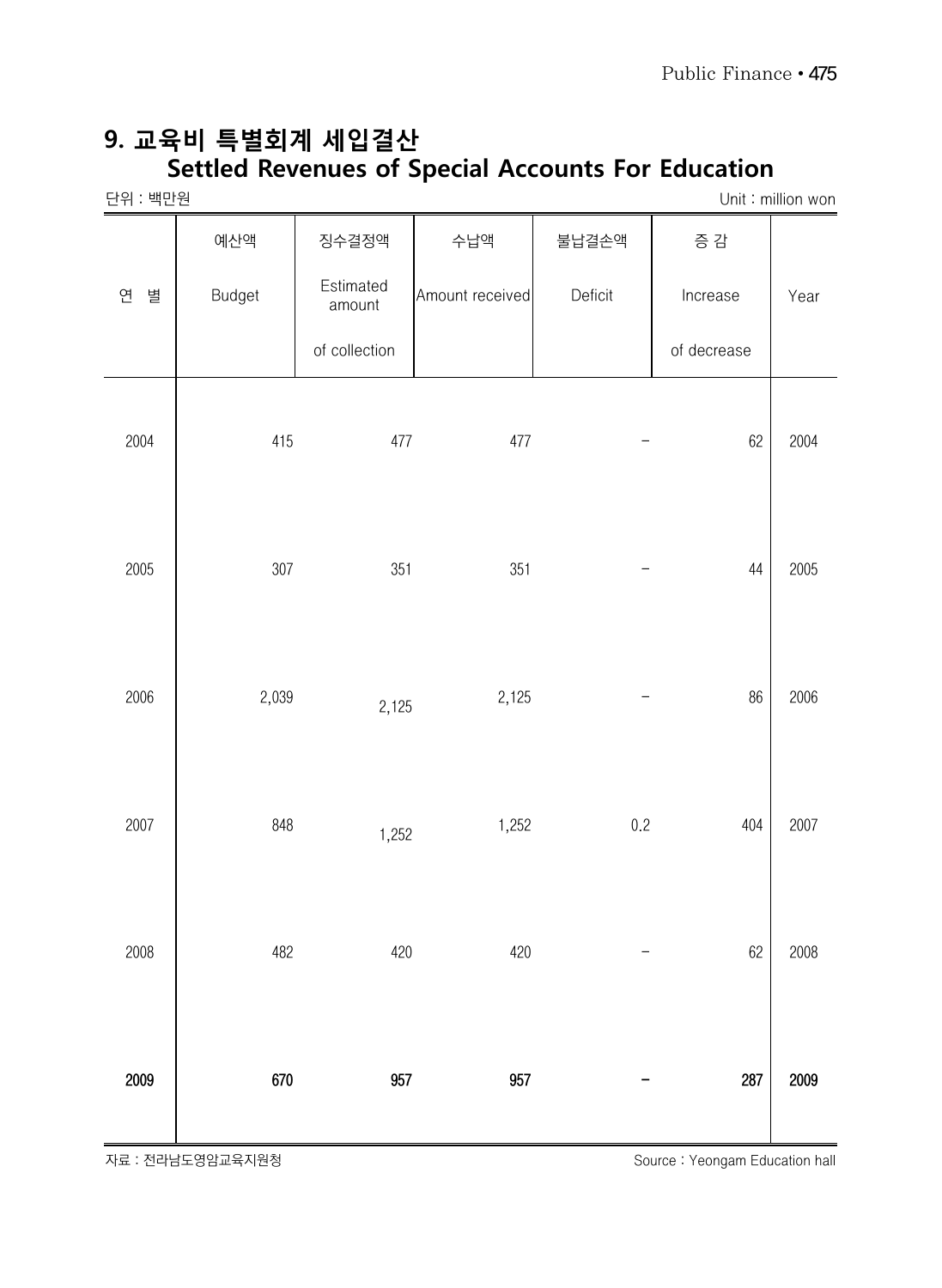# **10. 교육비 특별회계 세출 결산**

단위 : 백만원

|      |        |                                                   | 예산결정후증감액2                              |                   |  |  |
|------|--------|---------------------------------------------------|----------------------------------------|-------------------|--|--|
|      | 예산액 ①  | Change in budget amount after budget finalization |                                        |                   |  |  |
| 연도별  | Budget | 전년도 이월액                                           | 예비비 지출결정액                              | 이용 및 이 체          |  |  |
|      |        | Carry-over from<br>Previous year                  | Estimanted amount of<br>emergency fund | Used and Transfer |  |  |
|      |        |                                                   |                                        |                   |  |  |
| 2004 | 9,158  |                                                   |                                        |                   |  |  |
|      |        |                                                   |                                        |                   |  |  |
| 2005 | 10,152 |                                                   |                                        |                   |  |  |
|      |        |                                                   |                                        |                   |  |  |
|      |        |                                                   |                                        |                   |  |  |
| 2006 | 10,388 | 2,360                                             |                                        |                   |  |  |
|      |        |                                                   |                                        |                   |  |  |
|      |        |                                                   |                                        |                   |  |  |
| 2007 | 10,293 | 1,542                                             |                                        |                   |  |  |
|      |        |                                                   |                                        |                   |  |  |
|      |        |                                                   |                                        |                   |  |  |
| 2008 | 13,825 |                                                   |                                        |                   |  |  |
|      |        |                                                   |                                        |                   |  |  |
| 2009 | 17,765 |                                                   |                                        |                   |  |  |
|      |        |                                                   |                                        |                   |  |  |
|      |        |                                                   |                                        |                   |  |  |

자료 : 전라남도영암교육지원청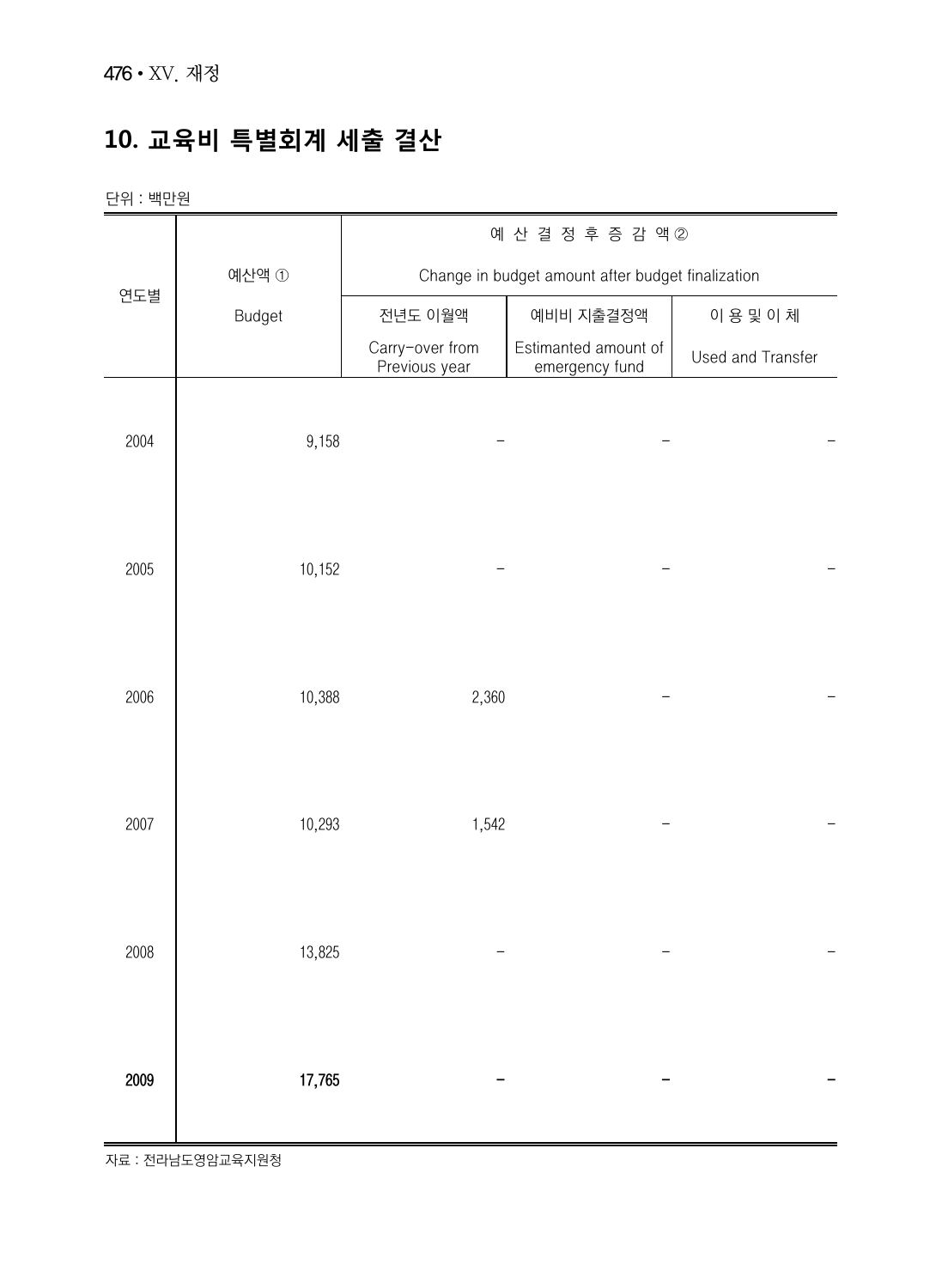|                                                     |             |                    |        | Unit: million won |
|-----------------------------------------------------|-------------|--------------------|--------|-------------------|
| 예 산 액                                               | 지 출 액       | 다음년도               | 불용액    |                   |
| $\textcircled{\small{1}} + \textcircled{\small{2}}$ |             | 이 월 액              |        |                   |
| <b>Budget Amount</b>                                | Expenditure | Carry over to next | Unused | Year              |
|                                                     |             | year               |        |                   |
| 9,158                                               | 9,115       |                    | 43     | 2004              |
| 10,152                                              | 7,630       | 2,359              | 163    | 2005              |
| 12,748                                              | 9,149       | 1,543              | 1,786  | 2006              |
| 11,835                                              | 11,389      |                    | 447    | 2007              |
| 13,825                                              | 13,225      |                    | 600    | 2008              |
| 17,765                                              | 17,191      |                    | 574    | 2009              |

# **Settled Expenditure Of Special Account For Education**

Source : Yeongam Education hall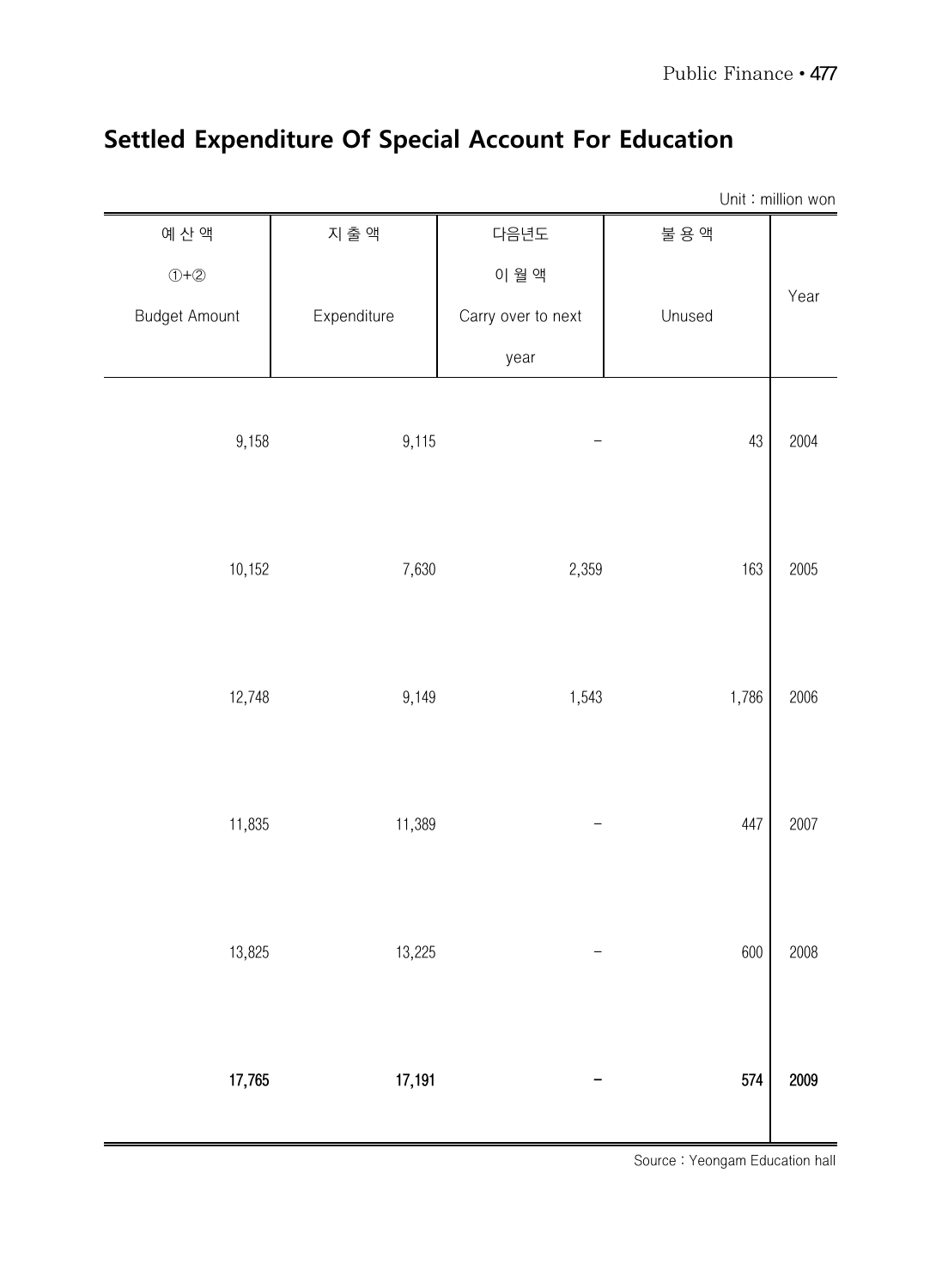# **11. 도 공유재산**

단위 : 천원

|      | 총 계<br>Total    |                        | 행정재산<br>Administrative property |                        |
|------|-----------------|------------------------|---------------------------------|------------------------|
| 연도별  | 수 량<br>Quantity | 평가액<br>Appraisal value | 수 량<br>Quantity                 | 평가액<br>Appraisal value |
| 2004 | 4,607           | 110,038,787            | 4,329                           | 109,448,439            |
| 2005 | 4,668           | 151,429,081            | 4,401                           | 150,815,254            |
| 2006 | 4,802           | 157,839,198            | 4,535                           | 157,225,370            |
| 2007 | 5,259           | 75,188,380             | 4,994                           | 74,583,004             |
| 2008 | 5,715           | 95,434,330             | 5,013                           | 87,911,625             |
| 2009 | 5,780           | 194,558,000            | 5,090                           | 185,673,000            |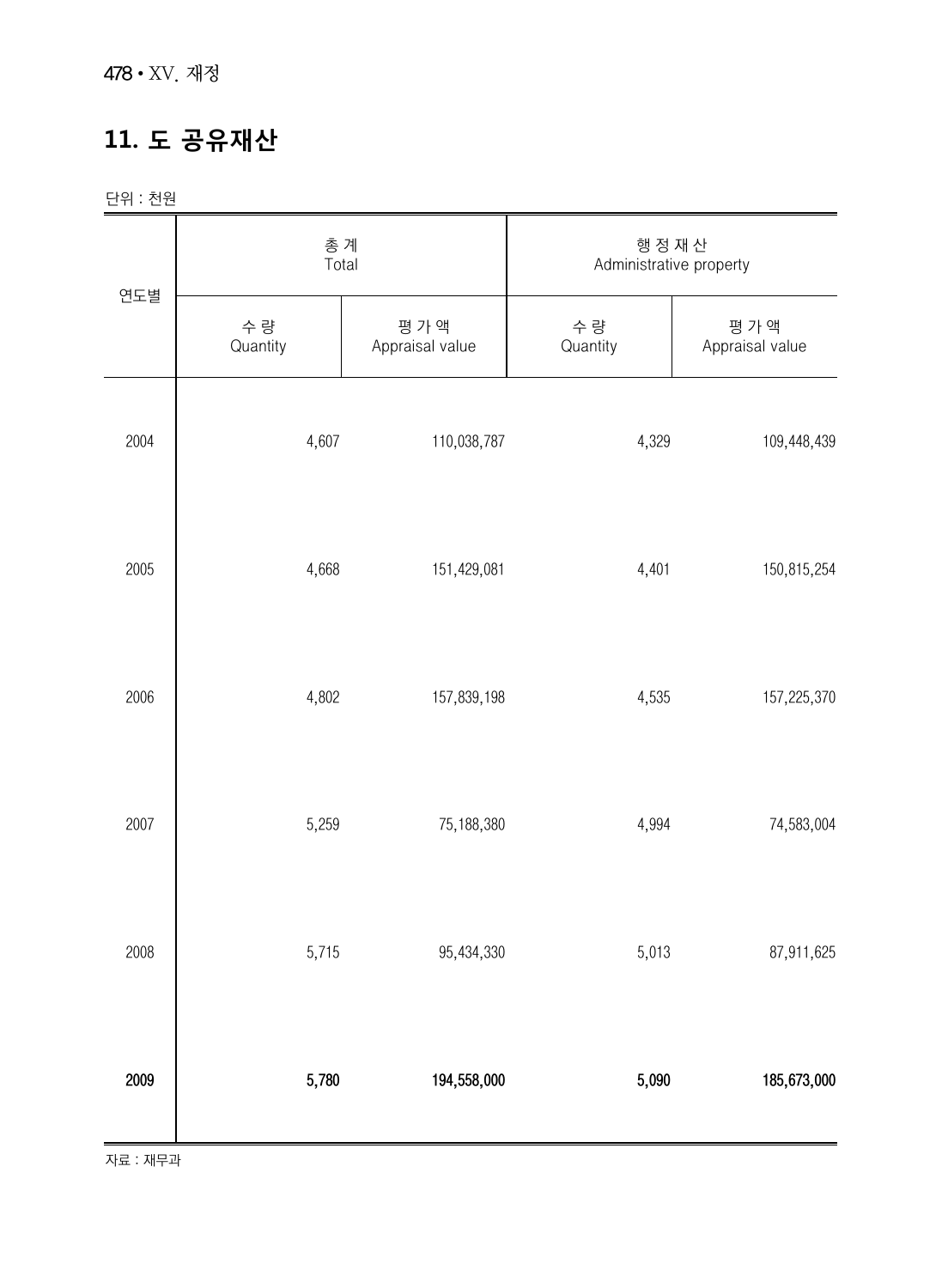|                 |                           |                        |                        | Unit: 1000 won |
|-----------------|---------------------------|------------------------|------------------------|----------------|
|                 | 보존재산<br>Reserved property | Miscellaneous property | 일반재산                   | Year           |
| 수 량<br>Quantity | 평가액<br>Appraisal value    | 수 량<br>Quantity        | 평가액<br>Appraisal value |                |
|                 |                           | 278                    | 590,348                | 2004           |
|                 |                           | 267                    | 613,827                | 2005           |
|                 |                           | 267                    | 613,828                | 2006           |
|                 |                           | 265                    | 605,376                | 2007           |
|                 |                           | 702                    | 7,522,705              | 2008           |
|                 |                           | 690                    | 8,885,000              | 2009           |

# **Public Properties Commonly Owned by Do**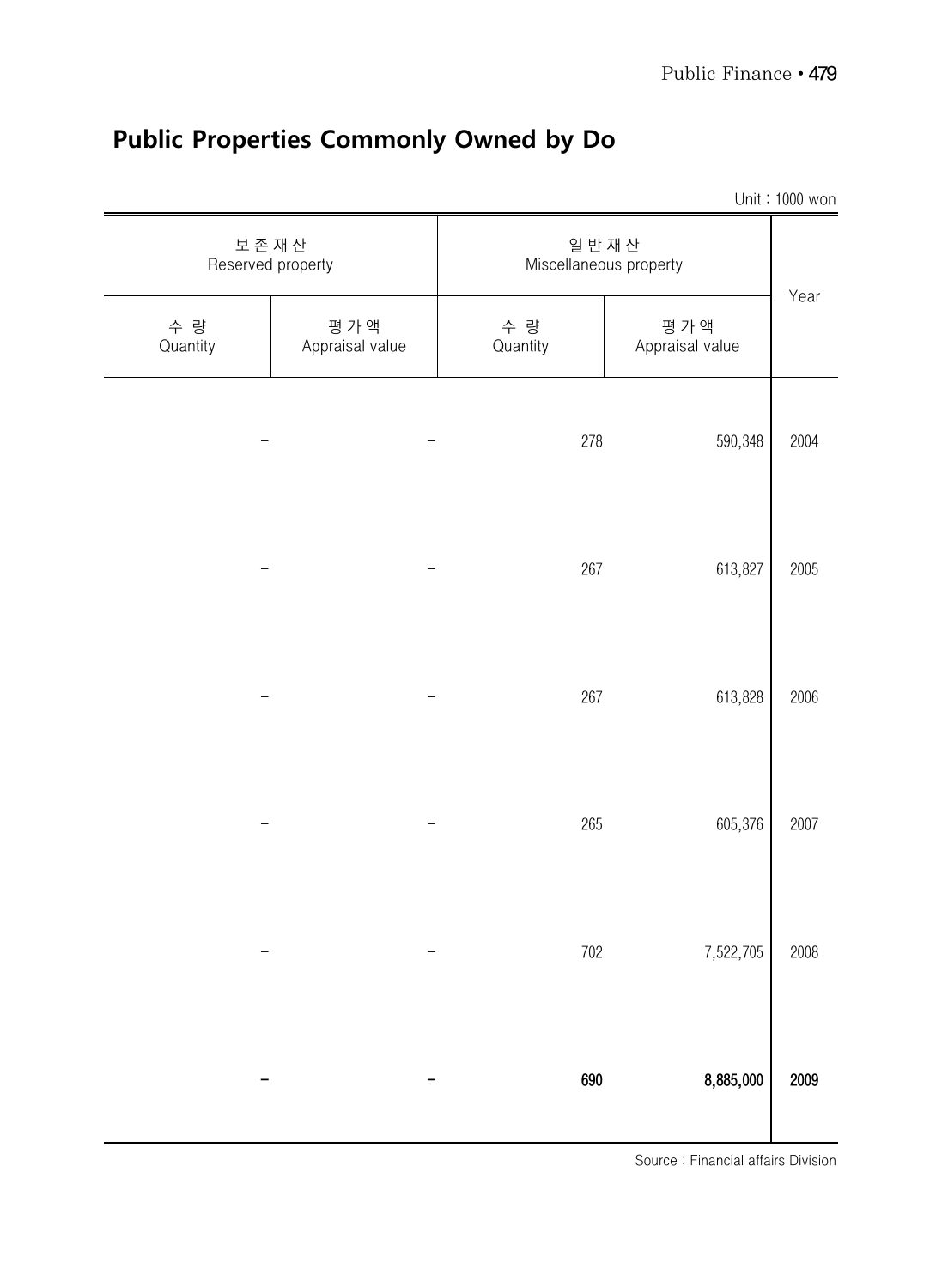# **12. 군 공유재산(2-1)**

단위 : 천㎡, 건, 천원

|      | 총평가액                     | 토 지<br>Land |                        |             | 건 물<br>Building        | 기계기구<br>Machinary |
|------|--------------------------|-------------|------------------------|-------------|------------------------|-------------------|
| 연도별  | Total<br>Appraisal value | 면 적<br>Area | 평가액<br>Appraisal value | 면 적<br>Area | 평가액<br>Appraisal value | 점<br>Piece        |
| 2004 | 198,765,682              | 20,581      | 177,781,383            | 81          | 20,849,957             |                   |
| 2005 | 232,674,522              | 20,782      | 214,270,811            | 71          | 18,269,369             |                   |
| 2006 | 244,981,325              | 20,974      | 221, 105, 381          | 75          | 22,727,240             |                   |
| 2007 | 519,886,353              | 18,177      | 422,112,097            | 74          | 29,367,465             |                   |
| 2008 | 493, 168, 222            | 19,103      | 432,693,143            | $80\,$      | 44,272,166             |                   |
| 2009 | 577,241,007              | 20,538      | 447,082,064            | 86          | 52,045,155             | 25                |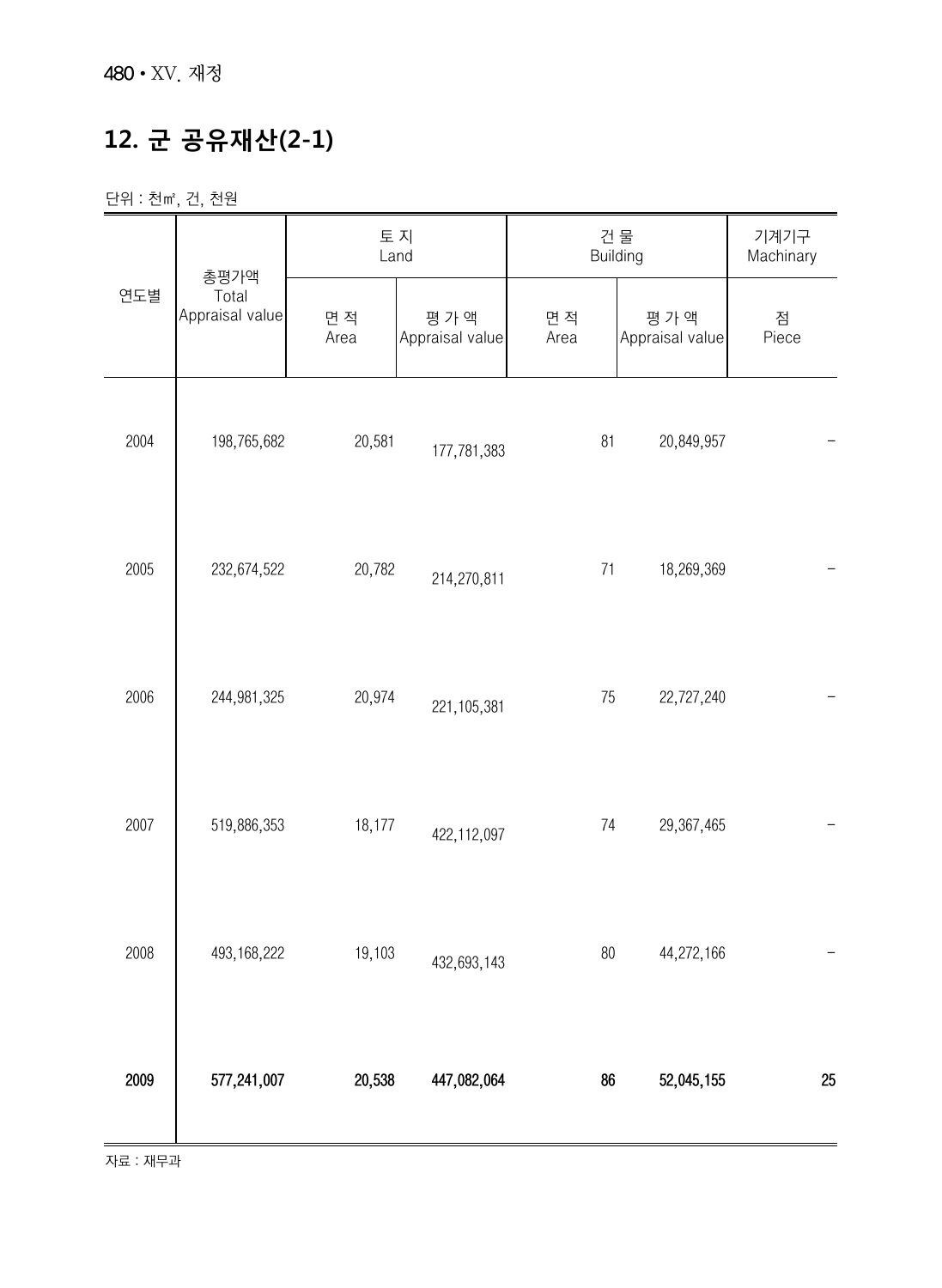| <b>Public Properties Commonly Owned by Gun</b> |  |  |  |  |
|------------------------------------------------|--|--|--|--|
|------------------------------------------------|--|--|--|--|

| Unit: 1000 m <sup>2</sup> , 1000 won |  |
|--------------------------------------|--|
|--------------------------------------|--|

| 기계기구<br>Machinary         | 선 박<br>Vessels |                           | 항공기<br>Aircrafts |                           | 입목 · 죽<br>Standing tree and bamboo |                           |      |
|---------------------------|----------------|---------------------------|------------------|---------------------------|------------------------------------|---------------------------|------|
| 평가액<br>Appraisal<br>value | 척수<br>Boats    | 평가액<br>Appraisal<br>value | 대<br>Each        | 평가액<br>Appraisal<br>value | 주<br>Trees                         | 평가액<br>Appraisal<br>value | Year |
|                           |                |                           |                  |                           | 3,396                              | 99,126                    | 2004 |
|                           |                |                           |                  |                           | 3,396                              | 99,126                    | 2005 |
|                           |                |                           |                  |                           | 13,903                             | 1,113,488                 | 2006 |
|                           |                |                           |                  |                           | 160,663                            | 54,249,939                | 2007 |
|                           |                |                           |                  |                           | 1,143                              | 6,301,453                 | 2008 |
| 92,310                    |                |                           |                  |                           |                                    | 417,447 67,824,342        | 2009 |